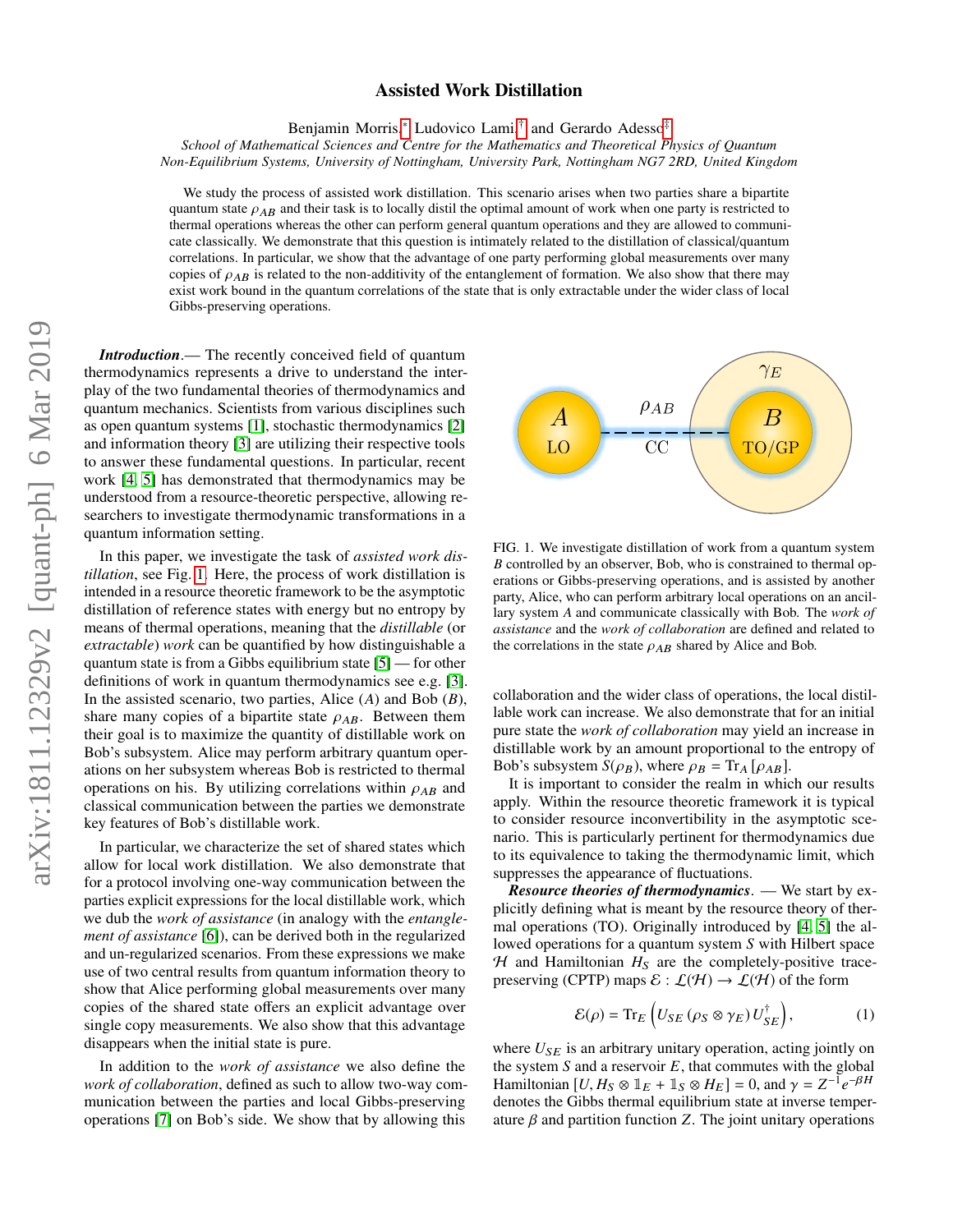and partial trace define the *free operations* of the resource theory whereas the Gibbs states define the *free states*. By explicitly accounting for the resources used, the TO framework provides a general setting within which to study thermodynamic transformations, in particular the distillation of work.

In this setting, following [\[8\]](#page-4-10) we define the distillable work from a system *B* in the state  $\rho_B$  as the maximum number *RE*<br>such that the transformations  $e^{\otimes n} \otimes 10 \vee 0!^{\otimes [Rn]} \longrightarrow 11 \vee 1!^{\otimes [Rn]}$ such that the transformations  $\rho_B^{\otimes n} \otimes |0\rangle\langle 0|_P^{\otimes [Rn]} \to |1\rangle\langle 1|_P^{\otimes [Rn]}$ <br>are possible with TO at background inverse temperature B P are possible with TO at background inverse temperature  $\beta$ with asymptotically vanishing error. Here, referring to [\(1\)](#page-0-1), we are considering a composite system *S* which consists of the principal system *B* with Hamiltonian  $H_B$  and a qubit battery *P* with Hamiltonian  $H_P := E |1\rangle\langle 1|_P$ , where *E* is a free parameter we are allowed to optimize over. In formula,

<span id="page-1-0"></span>
$$
W(\rho_B) := \sup \left\{ RE \, : \, (2)
$$
  

$$
\lim_{n \to \infty} \inf_{\Lambda \in \mathcal{I}^{\mathcal{O}}} \left\| \Lambda \left( \rho_B^{\otimes n} \otimes |0\rangle\langle 0|_P^{\otimes [Rn]} \right) - |1\rangle\langle 1|_P^{\otimes [Rn]} \right\|_1 = 0 \right\}.
$$

It follows from the main result of [\[5\]](#page-4-7) (see appendix A in Supplemental Material [\[9\]](#page-4-11) for an explicit derivation) that the distillable work defined in Eq. [\(2\)](#page-1-0) equals the change in *free energy*:

<span id="page-1-5"></span>
$$
W(\rho_B) \equiv \Delta F(\rho_B) = \frac{1}{\beta} S(\rho_B || \gamma_B),\tag{3}
$$

with  $S(\rho||\gamma) = \text{Tr}(\rho \log \rho - \rho \log \gamma)$  being the relative entropy of athermality. Observe that  $S(\rho||\gamma)$  is monotonically nonincreasing under TO.

A larger class of operations are Gibbs-Preserving (GP) operations; these are CPTP maps  $\Lambda$  that admit as their fixed point the Gibbs state at a given temperature, i.e. such that  $\Lambda(\gamma_B) = \gamma_B$ . The motivation behind this alternative framework that regards GP operations as free operations for thermodynamics, is that any non-GP operation,  $\Lambda(\gamma) = \sigma \neq \gamma$ , could be used to extract an arbitrarily large amount of work from  $\sigma^{\otimes n}$  as  $n \to \infty$ . It can be clearly seen from (1) that TO are a subset of GP and can be clearly seen from [\(1\)](#page-0-1) that TO are a subset of GP, and the inclusion is known to be strict [\[7\]](#page-4-9).

*Work of assistance*. — In this section we consider the case where Alice and Bob have access to the shared state  $\rho_{AB}$ and we allow one-way classical communication from Alice to Bob. This is similarly motivated as the recently studied 'conditioned thermal operations' [\[10\]](#page-4-12). Alice, whom operations are unrestricted, may perform on her subsystem the positive operator-valued measurement (POVM)  $\{\Pi_{A,i}\}\$ , whose associated probabilities are  $p_i = \text{Tr} \left[ \rho_A \Pi_{A,i} \right]$ , whereas Bob is<br>restricted to TO. Alice performing her measurement and comrestricted to TO. Alice performing her measurement and communicating the outcome to Bob results in him having access to the ensemble  $\{p_i, \tilde{\rho}_{B,i}\}\$ , where

$$
\tilde{\rho}_{B,i} = \frac{1}{p_i} \operatorname{Tr}_A \left[ \left( \Pi_{A,i} \otimes \mathbb{1}_B \right) \rho_{AB} \right]. \tag{4}
$$

In the scenario we consider, Alice's goal is to help Bob to distil as much work as possible. From this train of thoughts we define our first quantity of interest, the *work of assistance*,

$$
W_a^{B|A}(\rho_{AB}) := \max_{\{\Pi_{A,i}\}} \frac{1}{\beta} \sum_i p_i S(\tilde{\rho}_{B,i}||\gamma_B),
$$
 (5)

where the maximization is taken over the set of Alice's measurements (i.e. POVMs). Using convexity, we see that this quantity is lower bounded by  $\frac{1}{\beta}S(\rho_B||\gamma_B)$ , which of course<br>means that being assisted by Alice is generally no worse means that being assisted by Alice is generally no worse than having no assistance at all. Not only: as we show in appendix B [\[9\]](#page-4-11), all states  $\rho_{AB}$  that exhibit some form of correlation, i.e. such that  $\rho_{AB} \neq \rho_A \otimes \rho_B$  is not factorized, satisfy<br>the strict inequality  $W_a^{B|A}(\rho_{AB}) > \frac{1}{\beta} S(\rho_B || \gamma_B)$ , implying that<br>there is an assisted protocol that belog Bob distilling more work there is an assisted protocol that helps Bob distilling more work. In particular, the states from which Bob can distil no work at all even in the assisted setting are simply products of the form  $\Gamma_{AB} = \sigma_A \otimes \gamma_B$ , from now on referred to as *quantum-thermal* (QT) states, the same states have been found in the conditional thermal operations setting [\[10\]](#page-4-12).

In appendix C [\[9\]](#page-4-11) we show that  $W_a^{B|A}$  can be written as

<span id="page-1-1"></span>
$$
W_a^{B|A}(\rho_{AB}) = \frac{1}{\beta} \left( S(\rho_B || \gamma_B) + J^{-\lambda}(\rho_{AB}) \right),\tag{6}
$$

where  $J^{\rightarrow}(\rho_{AB})$  is the Henderson–Vedral [\[11\]](#page-4-13) measure of classical correlations (with respect to measurements on Alice) defined as  $J^{\rightarrow}(\rho_{AB}) := \max_{\{[\Pi_{A,i}\}} (S(\rho_B) - \sum_i p_i S(\tilde{\rho}_{B,i}))$ . The result in equation (6) clearly separates the quantity of work result in equation [\(6\)](#page-1-1) clearly separates the quantity of work distillable by Bob with/without the assistance of Alice. This is in agreement with a recent result in [\[12\]](#page-4-14).

An important question to ask is whether this quantity of work changes if Alice is able to perform measurements over many copies of the shared initial state  $\rho_{AB}$ . In order to answer this question we continue by defining the regularized work of assistance,

<span id="page-1-2"></span>
$$
W_{a,\infty}^{B|A}(\rho_{AB}) \coloneqq \lim_{n \to \infty} \frac{1}{n} W_a^{B|A}(\rho_{AB}^{\otimes n}). \tag{7}
$$

In appendix D [\[9\]](#page-4-11) we show that the above quantity indeed yields the best achievable rate of work distillation in the case where the only allowed communication is from Alice to Bob. Although the regularization makes it hard to compute, the r.h.s. of [\(7\)](#page-1-2) can nonetheless be related to a quantifier known as *distillable common randomness*  $C_D$ , introduced in [\[11\]](#page-4-13) as

<span id="page-1-3"></span>
$$
C_D^{\to}(\rho_{AB}) = \lim_{n \to \infty} \frac{1}{n} J^{\to}(\rho_{AB}^{\otimes n}), \tag{8}
$$

and then interpreted operationally in [\[13\]](#page-4-15). The operational interpretation of  $C_D$  rests on protocols that extract from  $n$ independent copies of  $\rho_{AB}$  a total of *C* maximally correlated classical bits via *R* bits of noiseless classical communication between Alice and Bob with vanishing error. The quantity  $C_D$ is thus defined as the maximum net gain  $(C - R)/n$  in the limit  $n \to \infty$ . For a discussion from the thermodynamical point of view, see [\[14\]](#page-4-16).

<span id="page-1-6"></span>Using the definition in equation [\(8\)](#page-1-3) and the fact that the relative entropy is additive, we can therefore write the regularized work of assistance as,

<span id="page-1-4"></span>
$$
W_{a,\infty}^{B|A}(\rho_{AB}) = \frac{1}{\beta} \left( S(\rho_B || \gamma_B) + C_D^{\rightarrow}(\rho_{AB}) \right), \tag{9}
$$

<span id="page-1-7"></span>again clearly separating the quantity of distillable work with- /without the assistance of Alice.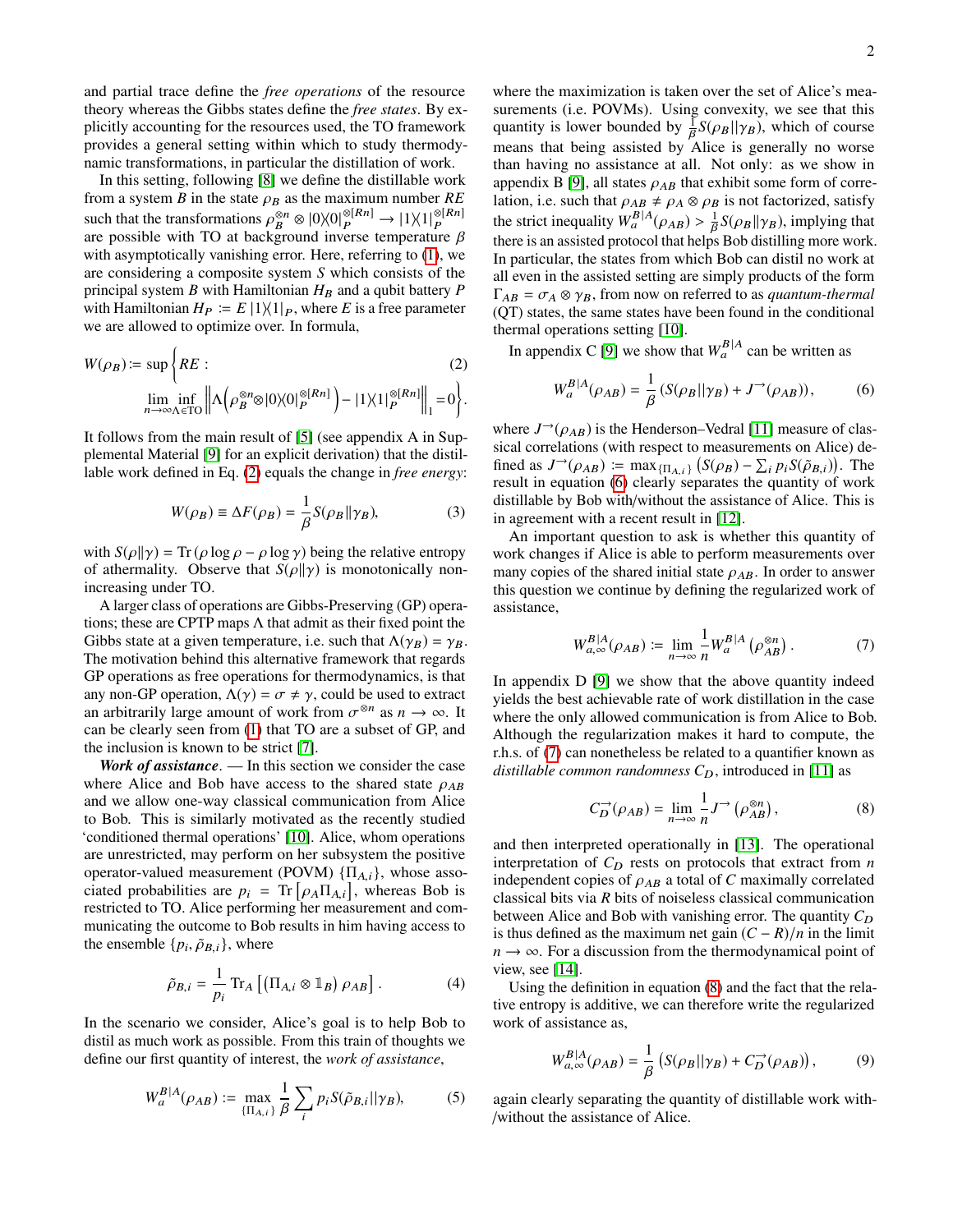Upon defining the regularized version of  $W_a^{B|A}(\rho_{AB})$  we ould ask whether giving Alice the ability to perform global should ask whether giving Alice the ability to perform global measurements over many copies of the shared state  $\rho_{AB}$  increases the average work that Bob can distil. In order to answer this question we employ two fundamental results from the field of quantum information. On the one hand, [\[15,](#page-4-17) Theorem 1] states that

$$
E_f(\rho_{A'B}) + J^{\rightarrow}(\rho_{AB}) = S(\rho_B), \tag{10}
$$

$$
E_C(\rho_{A'B}) + C_D^{\to}(\rho_{AB}) = S(\rho_B),\tag{11}
$$

provided that  $\rho_{A'B}$  is the *A*-complement of  $\rho_{AB}$ , i.e. there exists a pure state extension  $\rho_{AA'B}$  that satisfies  $Tr_A [\rho_{AA'B}]$  =  $\rho_{A'B}$  and Tr<sub>A'</sub> [ $\rho_{AA'B}$ ] =  $\rho_{AB}$ . Here,  $E_f(\rho_{AB})$  stands for the entanglement of formation [\[16\]](#page-4-18), while the entanglement cost is given by  $E_C(\rho_{AB}) = \lim_{n \to \infty} \frac{1}{n} E_f(\rho_{AB}^{\otimes n})$ , and quantifies the amount of Bell states needed to form  $\rho_{AB}$  via LOCC protocols<br>in the asymptotic limit of many copies [17] in the asymptotic limit of many copies [\[17\]](#page-4-19).

Substituting equations  $(10)$ – $(11)$  into equations  $(6)$ – $(9)$  respectively allows us to write  $W_a^{B|A}(\rho_{AB})$  and  $W_{a,\infty}^{B|A}(\rho_{AB})$  in terms of these entanglement measures,

$$
W_a^{B|A}(\rho_{AB}) = \frac{1}{\beta} (S(\rho_B || \gamma_B) + S(\rho_B) - E_f(\rho_{A'B})),
$$
 (12)

$$
W_{a,\infty}^{B|A}(\rho_{AB}) = \frac{1}{\beta} \left( S(\rho_B || \gamma_B) + S(\rho_B) - E_C(\rho_{A'B}) \right). \tag{13}
$$

This allows us to take advantage of another fundamental result of quantum information, the non-additivity of  $E_f(\rho_{AB})$  [\[18\]](#page-4-20). Therefore, despite the additivity of the (relative) von Neumann entropy we can state that the ability for Alice to perform global measurements can increase the amount of work Bob can distil, i.e. for some states  $\rho_{AB}$  it will happen that

$$
W_a^{B|A}(\rho_{AB}) < W_{a,\infty}^{B|A}(\rho_{AB}).\tag{14}
$$

However, for many simple classes of states the above does not happen. For instance, in appendix E [\[9\]](#page-4-11) we explicitly calculate  $W_a^{B|A}$  for the relevant family of isotropic states in arbitrary dimension, and show its additivity over multiple copies.

*Work of collaboration* . — Let us consider an arbitrary class of operations O on a thermodynamical system. We assume that O contains not only deterministic operations, but also so-called *quantum instruments*, i.e. collections  $\{\Phi_i\}_i$  of completely positive maps such that  $\sum_i \Phi_i$  is trace-preserving. Physically, the classical label *i* will record the outcomes of the quantum measurements that have been made throughout the process, while Tr  $\Phi_i(\rho)$  represents the probability of the outcome *i* occurring when the state  $\rho$  is processed. In a bipartite setting, we can when the state  $\rho$  is processed. In a bipartite setting, we can construct the associated set  $O_c^{B|A}$  of collaborative operations by concatenating in any order: (1) instruments in  $O$  on  $B$ ; (2) classical communication between Alice and Bob; (3) arbitrary quantum operations on *A*. We can now define the associated *work of collaboration* in analogy with Eq. [\(2\)](#page-1-0) as

<span id="page-2-2"></span>
$$
W_c^{B|A}(\rho_{AB}) \coloneqq \sup \bigg\{ RE : \n\lim_{n \to \infty} \inf_{\Lambda \in O_c^{E|A}} \bigg\| \Lambda \bigg(\rho_{AB}^{\otimes n} \otimes |0\rangle\langle 0|_P^{\otimes [Rn]} \bigg) - |1\rangle\langle 1|_P^{\otimes [Rn]} \bigg\|_1 = 0 \bigg\},\n\tag{15}
$$

where it is understood that the battery *P* pertains to Bob's system, and its Hamiltonian is again given by  $H_P \coloneqq E |1\rangle\langle 1|_P$ , with *E* a free parameter.

<span id="page-2-1"></span><span id="page-2-0"></span>By their very definition [\(1\)](#page-0-1), TO are intrinsically deterministic. Therefore, in the collaborative setting there is no information Bob can send to Alice if he is restricted to TO, and the corresponding work of collaboration reduces to the regularized work of assistance as given in [\(7\)](#page-1-2). To investigate the collaborative setting in greater detail it is thus indispensable to expand Bob's allowed operations to the wider class [\[7\]](#page-4-9) of GP operations, that satisfy  $\Lambda(\gamma_B) = \gamma_B$ . This less restrictive framework crucially allows Bob to apply non-deterministic instruments  $\{\Phi_i\}_i$ , which are required to satisfy  $\Phi_i(\gamma_B) \propto \gamma_B$ <br>for all *i*. The outcome *i* can then be communicated to Alice via for all *i*. The outcome *i* can then be communicated to Alice via the classical communication channel.

From now on, we will therefore consider the work of collaboration [\(15\)](#page-2-2) as defined for the collaborative set of operations  $GP_c^{B|A}$  corresponding to GP operations on Bob. It is clear that QT states of the form  $\Gamma_{AB} = \sigma_A \otimes \gamma_B$ , where  $\sigma_A$  is arbitrary,<br>can be generated for free even in the TO framework. Furthercan be generated for free even in the TO framework. Furthermore, it can be shown that these are all the states for which  $W_c^{B|A}(\rho_{AB}) = 0$ . This suggests the following definition of the relative entrary of collaboration *relative entropy of collaboration*,

<span id="page-2-3"></span>
$$
W_r^{B|A}(\rho_{AB}) \coloneqq \frac{1}{\beta} \min_{\sigma_A} S(\rho_{AB} || \sigma_A \otimes \gamma_B), \tag{16}
$$

where the minimization is taken over the set QT. In appendix F [\[9\]](#page-4-11) we explicitly demonstrate monotonicity of this function under the set of allowed operations. We also prove in appendix  $F[9]$  $F[9]$  that the minimization in [\(16\)](#page-2-3) can be explicitly solved so as to give

<span id="page-2-4"></span>
$$
W_P^{B|A}(\rho_{AB}) = \frac{1}{\beta} S(\rho_{AB} || \rho_A \otimes \gamma_B). \tag{17}
$$

<span id="page-2-5"></span>Simple algebraic manipulations allow us to recast this as

$$
W_r^{B|A}(\rho_{AB}) = \frac{1}{\beta} \left( S(\rho_B || \gamma_B) + I(\rho_{AB}) \right),\tag{18}
$$

where  $I(\rho_{AB}) \coloneqq S(\rho_A) + S(\rho_B) - S(\rho_{AB})$  is the mutual information quantifying total correlations between Alice and Bob. *Comparing measures of assistance*. — Equation [\(18\)](#page-2-4) suggests that the mutual information quantifies the amount by which the collaboration between the parties increases Bob's distillable work.

In fact, we are able to demonstrate in appendix G [\[9\]](#page-4-11) that  $W_r^{B|A}$  provides an upper bound on the work of collaboration. We can also observe that since TO are a subset of GP operations, the work of collaboration is no smaller than the regularized work of assistance. This can also be deduced by comparing [\(9\)](#page-1-4) with [\(18\)](#page-2-4), and using the well-known fact that  $C_D^{\rightarrow}(\rho_{AB}) \le I(\rho_{AB})$  [\[13,](#page-4-15) [19\]](#page-4-21). Putting all together:

<span id="page-2-6"></span>
$$
W_a^{B|A}(\rho_{AB}) \le W_{a,\infty}^{B|A}(\rho_{AB}) \le W_c^{B|A}(\rho_{AB}) \le W_r^{B|A}(\rho_{AB}).
$$
\n(19)

Recall from [\(14\)](#page-2-5) that there can be a strict inequality between the two leftmost quantities in the above chain of inequalities.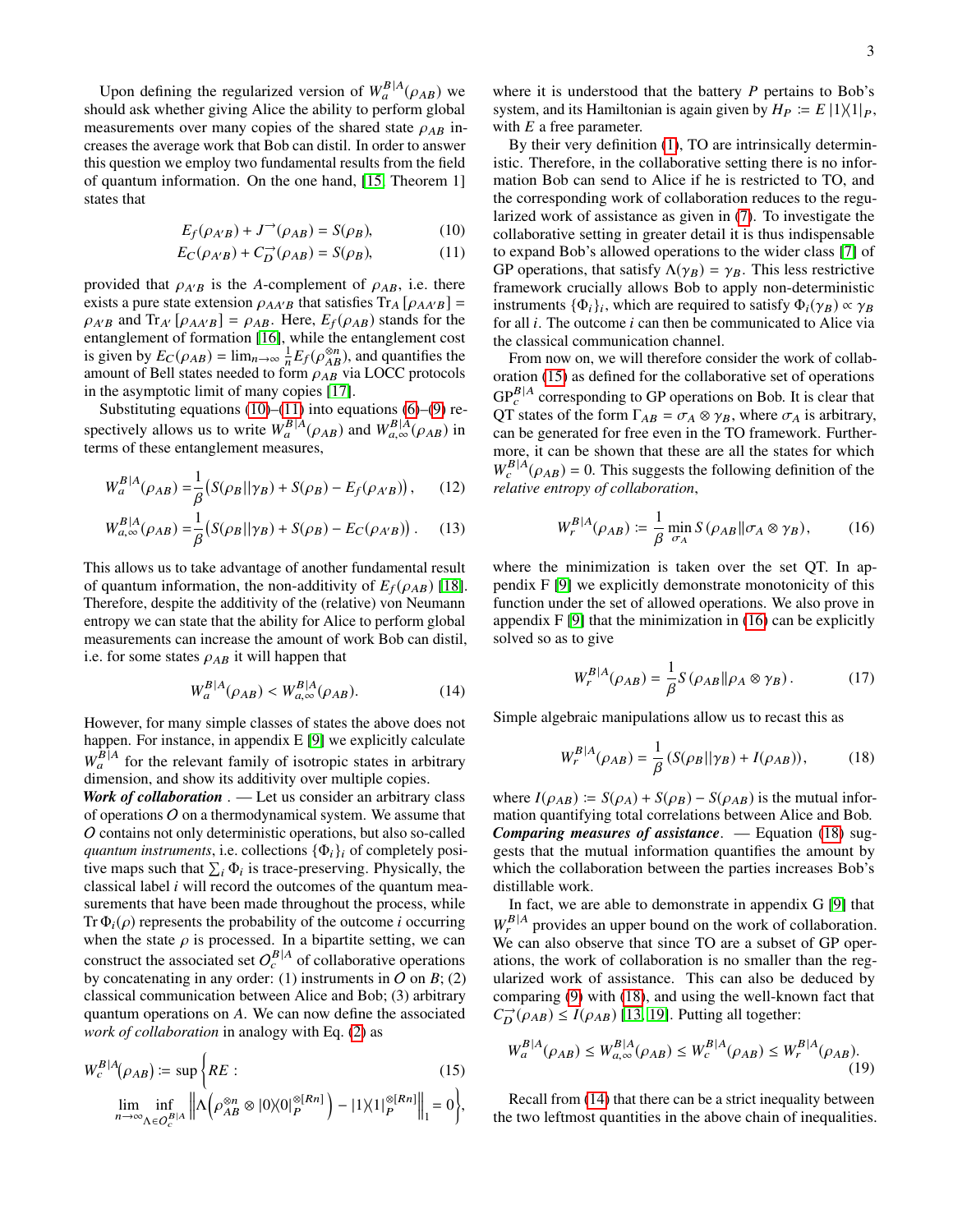Concerning the two rightmost ones, quite interestingly, we find that the gap  $W_r^{B|A}(\rho_{AB}) - W_a^{B|A}(\rho_{AB})$  is explicitly described<br>by the *quantum discord*, a measure of the quantumness of the correlations between Alice and Bob [\[11,](#page-4-13) [20\]](#page-4-22). Indeed, by comparing equations [\(6\)](#page-1-1) and [\(18\)](#page-2-4), we find

$$
W_r^{B|A}(\rho_{AB}) - W_a^{B|A}(\rho_{AB}) = \frac{1}{\beta} (I(\rho_{AB}) - J^{\to}(\rho_{AB}))
$$
  
=:  $\frac{1}{\beta} D^{\to}(\rho_{AB}),$  (20)

where  $D^{-1}(\rho_{AB})$  is the quantum discord, quantifying the share of correlations lost between Alice and Bob as a consequence of a minimally disturbing measurement on Alice's side. This result shows that the *work of collaboration* can exceed the *work of assistance* by an amount bounded from above by the shared quantum correlations, measured by the discord  $D^{-1}(\rho_{AB})$ . We note that recent works [\[12,](#page-4-14) [21\]](#page-4-23) has suggested a protocol for explicitly distilling the work locked in the quantum discord, however the operations considered lie outside those in TO. Other interpretations for the quantum discord in thermodynamical and related contexts have also been explored in the literature [\[14,](#page-4-16) [22–](#page-4-24)[24\]](#page-4-25).

It is particularly instructive to analyze all the quantities appearing in equation [\(19\)](#page-2-6) for the relevant case where Alice holds a purification of Bob's state, i.e.  $\rho_{AB} = \phi_{AB} = |\phi\rangle\langle\phi|_{AB}$ . On the one hand, for a pure state  $\phi_{AB}$  it is known [\[11,](#page-4-13) [13\]](#page-4-15) that the Henderson–Vedral measure and distillable common randomness coincide with the local entropy of each subsystem, i.e.  $J^{\rightarrow}(\phi_{AB}) = C_D^{\rightarrow}(\phi_{AB}) = S(\phi_B)$ . Hence,

$$
W_{a}^{B|A}(\phi_{AB}) = W_{a,\infty}^{B|A}(\phi_{AB}) = \frac{1}{\beta} (S(\rho_{B}||\gamma_{B}) + S(\rho_{B})), \quad (21)
$$

implying that for an initial pure state the ability for Alice to perform global measurements over many copies gives no advantage in Bob distilling work. On the other hand, it is also elementary to verify that

$$
W_P^{B|A}(\phi_{AB}) = \frac{1}{\beta} \left( S(\rho_B || \gamma_B) + 2 S(\rho_B) \right). \tag{22}
$$

Therefore by comparing equations [\(21\)](#page-3-0) and [\(22\)](#page-3-1) it is seen that for an initial pure state we demonstrate that relaxing the local operations from TO to GP map might allow Bob to distil a bound quantity of work equal to the local entropy.

*Conclusion*. — In this work we have fully characterized the task of assisted work distillation in the asymptotic scenario of quantum thermodynamics, addressing questions left open in [\[14,](#page-4-16) [25\]](#page-4-26). In particular we have introduced two relevant quantities of interest, the *work of assistance* and the *work of collaboration*. These quantities allowed us to investigate the possible advantage of local GP operations over TO and global measurements on a system; in particular, how GP operations may allow Bob to locally distil the work bound within the quantum correlations of the initial shared state.

Although it was shown that GP operations can provide an increase in distillable work, the explicit relationship between the *work of assistance* and the *work of collaboration* requires further investigation, as for the latter quantity only an upper bound was derived here. We further stress that our results only hold in the asymptotic limit. It would be interesting to investigate assisted work distillation in the *single-shot regime*, to determine the role correlations play in work fluctuations. This could prove useful for near-term technological applications.

The present analysis adds to the literature on assisted distillation of different quantum resources [\[6,](#page-4-8) [25](#page-4-26)[–29\]](#page-4-27). In particular, Refs. [\[25,](#page-4-26) [28\]](#page-4-28) studied the distillation of quantum coherence [\[30\]](#page-4-29), rather than work, from Bob's system with the assistance of Alice. In that setting, Bob is limited to incoherent operations [\[31\]](#page-4-30) while Alice can perform arbitrary local quantum operations, and the two parties can communicate classically. We can draw a comparison between the two settings, by noting that the additional quantity of resource that can be distilled from Bob's system thanks to Alice's assistance amounts to the entropy of Bob's reduced state in the case of coherence [\[25\]](#page-4-26) and to the classical correlations shared between Alice and Bob in the case of work [Eq. [\(6\)](#page-1-1)]. We can further observe how the hierarchy presented in [\(19\)](#page-2-6) for assisted work distillation is analogous to the one derived in [\[25\]](#page-4-26) for assisted coherence distillation, but the key role of quantum discord in bounding the gap between work of assistance and work of collaboration is only revealed in this paper by comparing the power of different classes of local operations for Alice (TO versus GP). It would be meaningful to revisit the assisted coherence distillation framework by imposing additional physical constraints on Alice's operations, e.g. by adopting strictly incoherent operations [\[32\]](#page-4-31) or TO, and hence exploiting the methods developed in this paper for the characterization of other quantum resources.

<span id="page-3-0"></span>Our findings could have implications for the understanding of the Szilard engine [\[33\]](#page-4-32). The latter is a simple physical model which demonstrates how information may be exploited in order to extract physical work. The relevance of this model was then understood in the context of information processing by Landauer [\[34\]](#page-4-33). Many recent works have discussed the application of a Szilard engine in quantum thermodynamics [\[35–](#page-4-34)[41\]](#page-4-35), deriving bounds for work extraction that are related to [\(18\)](#page-2-4) [\[38–](#page-4-36) [41\]](#page-4-35) in a setting where a second party, historically entitled Maxwell's Demon, is in possession of a state correlated to the thermodynamic system. The converse setting, where correlations can be formed from initially uncorrelated states using thermal operations has also been studied [\[42\]](#page-4-37).

<span id="page-3-1"></span>The results presented here provide further links between the fields of quantum information and thermodynamics. In particular, how highly studied measures of information provide us with an insight into the thermodynamics of correlations. These results both contribute to our knowledge of the fundamental nature of thermodynamics but also may become essential for the thermodynamic control of a quantum computer.

### ACKNOWLEDGMENTS

*Acknowledgments.*— We are grateful to Harry Miller, Philippe Faist, Luis Correa, Carlo Maria Scandolo, Mark Whitworth, Ryuji Takagi, Francesco Plastina, and Paul Hollywood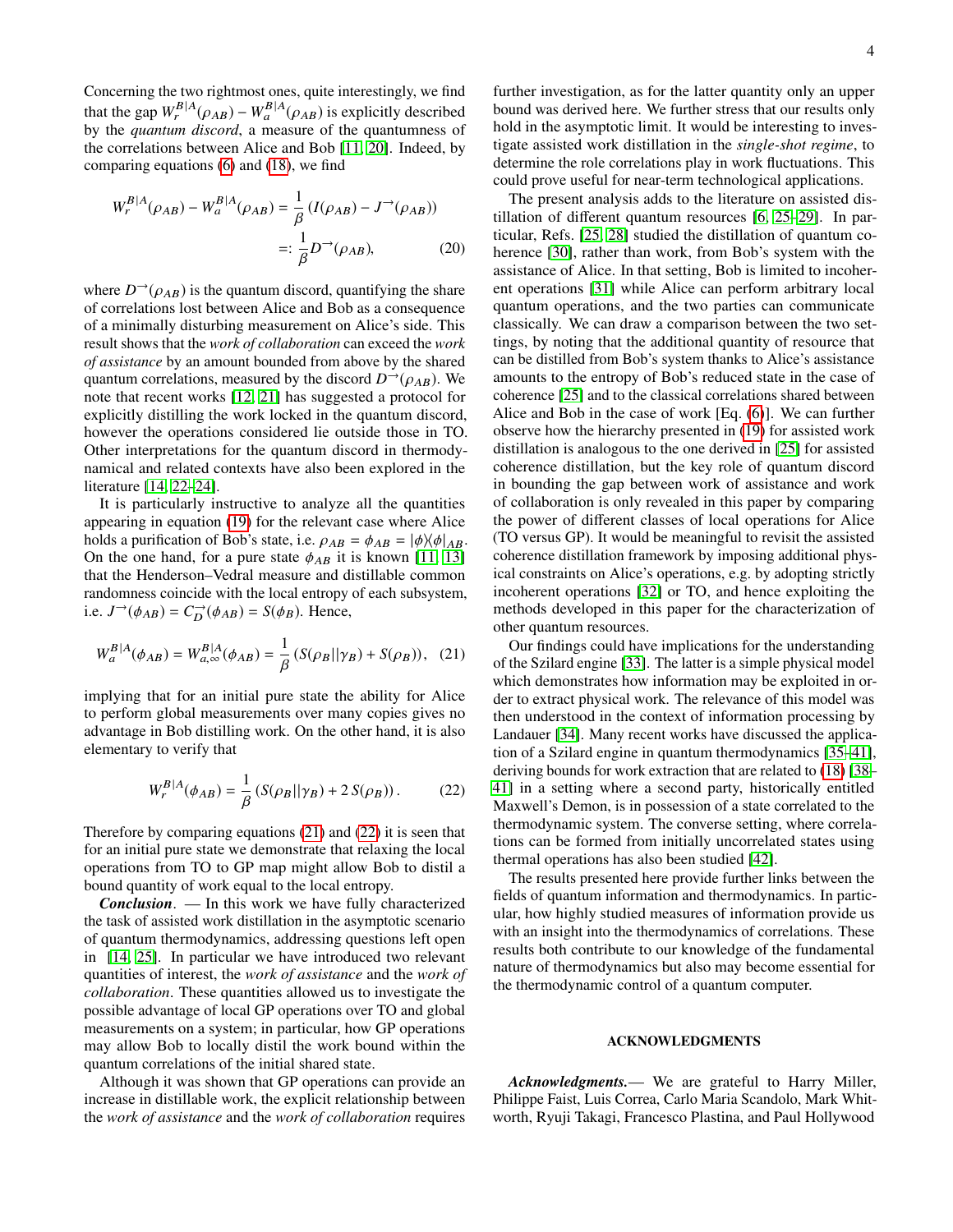for helpful discussions. We acknowledge financial support from the European Research Council (ERC) under the Starting

Grant GQCOP (Grant No. 637352) and the EPSRC (Grant No. EP/N50970X/1).

- <span id="page-4-0"></span><sup>∗</sup> [benjamin.morris@nottingham.ac.uk](mailto:benjamin.morris@nottingham.ac.uk)
- <span id="page-4-1"></span>† [ludovico.lami@gmail.com](mailto:ludovico.lami@gmail.com)
- <span id="page-4-2"></span>‡ [gerardo.adesso@nottingham.ac.uk](mailto:gerardo.adesso@nottingham.ac.uk)
- <span id="page-4-3"></span>[1] R. Alicki and R. Kosloff, arXiv preprint [arXiv:1801.08314](http://arxiv.org/abs/1801.08314) (2018).
- <span id="page-4-4"></span>[2] C. Elouard, D. A. Herrera-Martí, M. Clusel, and A. Auffèves, npj Quantum Information 3, 9 (2017).
- <span id="page-4-5"></span>[3] J. Goold, M. Huber, A. Riera, L. del Rio, and P. Skrzypczyk, Journal of Physics A: Mathematical and Theoretical 49, 143001 (2016).
- <span id="page-4-6"></span>[4] D. Janzing, P. Wocjan, R. Zeier, R. Geiss, and T. Beth, International Journal of Theoretical Physics 39, 2717 (2000).
- <span id="page-4-7"></span>[5] F. G. Brandao, M. Horodecki, J. Oppenheim, J. M. Renes, and R. W. Spekkens, Physical Review Letters 111, 250404 (2013).
- <span id="page-4-8"></span>[6] D. P. DiVincenzo, C. A. Fuchs, H. Mabuchi, J. A. Smolin, A. Thapliyal, and A. Uhlmann, in *Quantum Computing and Quantum Communications* (Springer, 1999) pp. 247–257.
- <span id="page-4-9"></span>[7] P. Faist, J. Oppenheim, and R. Renner, New Journal of Physics 17, 043003 (2015).
- <span id="page-4-10"></span>[8] M. Horodecki and J. Oppenheim, Nature communications 4, 2059 (2013).
- <span id="page-4-11"></span>[9] See Supplemental Material at [EPAPS], which contains additional references [\[43–](#page-4-38)[50\]](#page-4-39).
- <span id="page-4-12"></span>[10] V. Narasimhachar and G. Gour, Physical Review A 95, 012313 (2017).
- <span id="page-4-13"></span>[11] L. Henderson and V. Vedral, Journal of physics A: mathematical and general 34, 6899 (2001).
- <span id="page-4-14"></span>[12] G. Manzano, F. Plastina, and R. Zambrini, [Phys. Rev. Lett.](http://dx.doi.org/10.1103/PhysRevLett.121.120602) 121, [120602 \(2018\).](http://dx.doi.org/10.1103/PhysRevLett.121.120602)
- <span id="page-4-15"></span>[13] I. Devetak and A. Winter, IEEE Transactions on Information Theory 50, 3183 (2004).
- <span id="page-4-16"></span>[14] J. Oppenheim, M. Horodecki, P. Horodecki, and R. Horodecki, Physical Review Letters 89, 180402 (2002).
- <span id="page-4-17"></span>[15] M. Koashi and A. Winter, Physical Review A 69, 022309 (2004).
- <span id="page-4-18"></span>[16] C. H. Bennett, G. Brassard, S. Popescu, B. Schumacher, J. A. Smolin, and W. K. Wootters, Physical Review Letters 76, 722 (1996).
- <span id="page-4-19"></span>[17] P. M. Hayden, M. Horodecki, and B. M. Terhal, Journal of Physics A: Mathematical and General 34, 6891 (2001).
- <span id="page-4-20"></span>[18] M. B. Hastings, arXiv preprint [arXiv:0809.3972](http://arxiv.org/abs/0809.3972) (2008).
- <span id="page-4-21"></span>[19] I. Devetak and T. Berger, Physical Review Letters 87, 197901 (2001).
- <span id="page-4-22"></span>[20] H. Ollivier and W. H. Zurek, Physical Review Letters 88, 017901 (2001).
- <span id="page-4-23"></span>[21] G. Francica, J. Goold, F. Plastina, and M. Paternostro, npj Quantum Information 3, 12 (2017).
- <span id="page-4-24"></span>[22] W. H. Zurek, Physical Review A 67, 012320 (2003).
- [23] P. Liuzzo-Scorpo, L. A. Correa, R. Schmidt, and G. Adesso, Entropy 18, 48 (2016).
- <span id="page-4-25"></span>[24] G. Adesso, T. R. Bromley, and M. Cianciaruso, Journal of Physics A: Mathematical and Theoretical 49, 473001 (2016).
- <span id="page-4-26"></span>[25] E. Chitambar, A. Streltsov, S. Rana, M. Bera, G. Adesso, and M. Lewenstein, Physical Review Letters 116, 070402 (2016).
- [26] M. Horodecki, K. Horodecki, P. Horodecki, R. Horodecki, J. Oppenheim, A. Sen, U. Sen, *et al.*, Physical review letters 90, 100402 (2003).
- [27] I. Devetak, Physical Review A 71, 062303 (2005).
- <span id="page-4-28"></span>[28] B. Regula, L. Lami, and A. Streltsov, Physical Review A 98, 052329 (2018).
- <span id="page-4-27"></span>[29] A. Streltsov, S. Rana, M. N. Bera, and M. Lewenstein, Physical Review X 7, 011024 (2017).
- <span id="page-4-29"></span>[30] A. Streltsov, G. Adesso, and M. B. Plenio, Reviews of Modern Physics 89, 041003 (2017).
- <span id="page-4-30"></span>[31] T. Baumgratz, M. Cramer, and M. B. Plenio, Physical review letters 113, 140401 (2014).
- <span id="page-4-31"></span>[32] A. Winter and D. Yang, Physical review letters 116, 120404 (2016).
- <span id="page-4-32"></span>[33] L. Szilard, Zeitschrift für Physik 53, 840 (1929).
- <span id="page-4-33"></span>[34] R. Landauer, IBM journal of research and development **5**, 183 (1961).
- <span id="page-4-34"></span>[35] S. W. Kim, T. Sagawa, S. De Liberato, and M. Ueda, Physical Review Letters 106, 070401 (2011).
- [36] M. H. Mohammady and J. Anders, New Journal of Physics 19, 113026 (2017).
- [37] N. Cottet, S. Jezouin, L. Bretheau, P. Campagne-Ibarcq, Q. Ficheux, J. Anders, A. Auffeves, R. Azouit, P. Rouchon, ` and B. Huard, Proceedings of the National Academy of Sciences 114, 7561 (2017).
- <span id="page-4-36"></span>[38] J. J. Park, K.-H. Kim, T. Sagawa, and S. W. Kim, Physical Review Letters 111, 230402 (2013).
- [39] W. H. Zurek, in *Frontiers of nonequilibrium statistical physics* (Springer, 1986) pp. 151–161.
- [40] D. Reeb and M. M. Wolf, New Journal of Physics 16, 103011 (2014).
- <span id="page-4-35"></span>[41] T. Sagawa and M. Ueda, Physical Review Letters 100, 080403 (2008).
- <span id="page-4-37"></span>[42] V. Narasimhachar, J. Thompson, J. Ma, G. Gour, and M. Gu, arXiv preprint [arXiv:1806.00025](http://arxiv.org/abs/1806.00025) (2018).
- <span id="page-4-38"></span>[43] M. Horodecki and P. Horodecki, Physical Review A 59, 4206 (1999).
- <span id="page-4-42"></span>[44] C. King, [IEEE Trans. Inf. Theory](http://dx.doi.org/10.1109/TIT.2002.806153) **49**, 221 (2003).
- <span id="page-4-43"></span>[45] M. Hayashi, *Quantum Information Theory: Mathematical Foundation*, Graduate Texts in Physics (Springer Berlin Heidelberg, 2016).
- <span id="page-4-40"></span>[46] M. Fannes, [Commun. Math. Phys.](http://dx.doi.org/10.1007/BF01646490) 31, 291 (1973).
- [47] K. Audenaert, J. Phys. A 40, 8127 (2007).
- <span id="page-4-41"></span>[48] A. Winter, [Commun. Math. Phys.](http://dx.doi.org/10.1007/s00220-016-2609-8) **347**, 291 (2016).
- <span id="page-4-44"></span>[49] V. Vedral and M. B. Plenio, Physical Review A 57, 1619 (1998).
- <span id="page-4-39"></span>[50] A. Winter, Communications in Mathematical Physics 347, 291 (2016).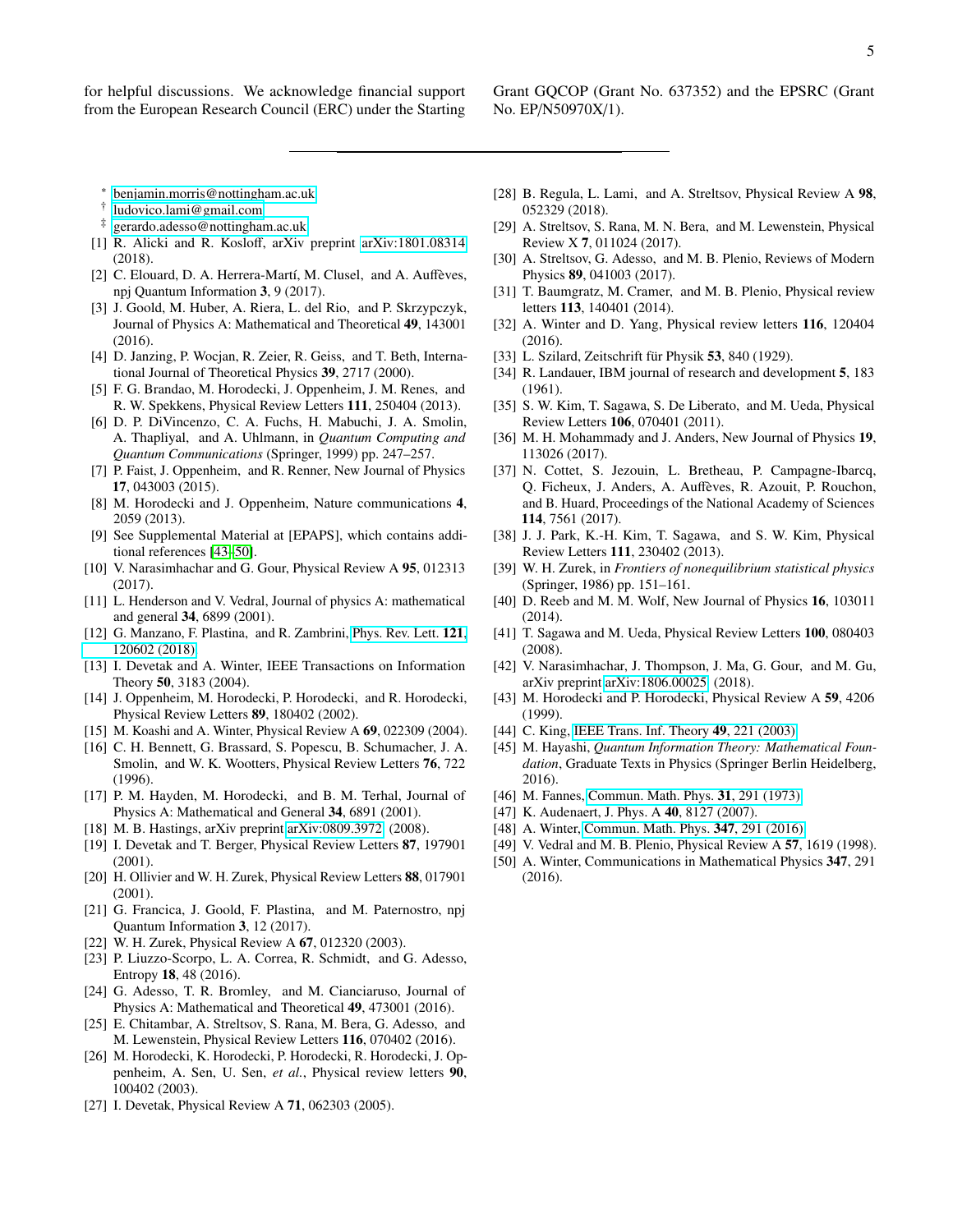# Assisted Work Distillation: Supplemental Material

### Appendix A: Distillable work under thermal operations

Here we present an explicit proof of Eq. [\(3\)](#page-1-5) in the main text, formalizing the connection between the distillable work under TO and the relative entropy of athermality. In what follows, will drop the system subscript *B* for simplicity.

We start by recalling the main result of [\[5\]](#page-4-7): given an initial state  $\omega$  of a system with Hamiltonian H, and a target state  $\omega'$  of a system with Hamiltonian H', the asymptotically achievable rates R in a state transfor We start by recalling the main result of [5]: given an initial state  $\omega$  of a system with Hamiltonian H, and a target state  $\omega'$  of a background inverse temperature  $\beta$  with vanishing error must satisfy

$$
S\left(\omega^{\otimes n} \middle\| \gamma^{\otimes n}\right) \ge S\left((\omega')^{\otimes [Rn]} \middle\| (\gamma')^{\otimes [Rn]}\right),\tag{A1}
$$

where  $\gamma := Z^{-1}e^{-\beta H}$  and  $\gamma' := (Z')^{-1}e^{-\beta H'}$  are the Gibbs states of the input and output systems, respectively. In our case,  $\beta^{8n} = \beta^{8n} \approx 0.0008^{[Rn]}$  and  $(\beta)^{8[Rn]} = 11/(18^{[Rn]}$  are thet  $\omega^{\otimes n} = \rho^{\otimes n} \otimes |0\rangle\langle 0|_P^{\otimes [Rn]}$  $P_P^{\otimes [Rn]}$  and  $(\omega')^{\otimes [Rn]} = |1\rangle\langle 1|_P^{\otimes [Rn]}$  $P_P^{\otimes [K^n]}$ , so that

$$
0 \leq S\left(\rho^{\otimes n} \otimes |0\rangle\langle 0|_P^{\otimes [Rn]} \middle\| \gamma^{\otimes n} \otimes \gamma_P^{\otimes [Rn]}\right) - S\left(|1\rangle\langle 1|_P^{\otimes [Rn]} \middle\| \gamma_P^{\otimes [Rn]}\right)
$$
  
=  $nS(\rho||\gamma) + [Rn] S(|0\rangle\langle 0|_P || \gamma_P) - [Rn] S(|1\rangle\langle 1|_P || \gamma_P)$   
=  $nS(\rho||\gamma) + [Rn] \log \left(1 + e^{-\beta E}\right) - [Rn] \log \left(\frac{1 + e^{-\beta E}}{e^{-\beta E}}\right)$   
=  $nS(\rho||\gamma) - [Rn] \beta E$ ,

where we observed that for the qubit battery one has

<span id="page-5-2"></span>
$$
\gamma_P = \frac{1}{1 + e^{-\beta E}} \begin{pmatrix} 1 & 0 \\ 0 & e^{-\beta E} \end{pmatrix} . \tag{A2}
$$

We deduce that

$$
RE \leq \frac{1}{\beta} S(\rho \|\gamma).
$$

Taking the supremum as dictated by Eq. [\(2\)](#page-1-0) yields Eq. [\(3\)](#page-1-5), as claimed.

### Appendix B: Bipartite quantum thermal states

As we have seen in the main text, the assisted framework for work distillation allows Alice to perform any given POVM  $\{\Pi_{A,i}\}_{i}$ .<br>It is natural to sek, under what conditions the assistance by Alice is a valuable resourc It is natural to ask, under what conditions the assistance by Alice is a valuable resource that helps to distil more work. In this section we show that this is indeed the case whenever the bipartite state Alice and Bob share is not a product state. In other words, any state which cannot be created for free via the allowed operations constitutes a resource for extracting work on Bob's side.

<span id="page-5-0"></span>**Proposition 1.** *Whenever*  $\rho_{AB} \neq \rho_A \otimes \rho_B$  *is not factorized, we have that* 

$$
W_a^{B|A}(\rho_{AB}) > \frac{1}{\beta} S(\rho_B \|\gamma_B). \tag{B1}
$$

*In other words, the assistance by Alice allows to extract more work than Bob could in the unassisted setting.*

Before we present a proof of the above result, it may be useful to recall an elementary lemma.

<span id="page-5-1"></span>**Lemma 2.** A bipartite quantum state  $\rho_{AB}$  is factorized iff for all  $\Pi_A \ge 0$  the operator  $T_A \Pi_A \otimes \mathbb{I}_B \rho_{AB}$  is proportional to a *fixed state*  $\sigma_B$  *(independent of*  $\Pi_A$ *).*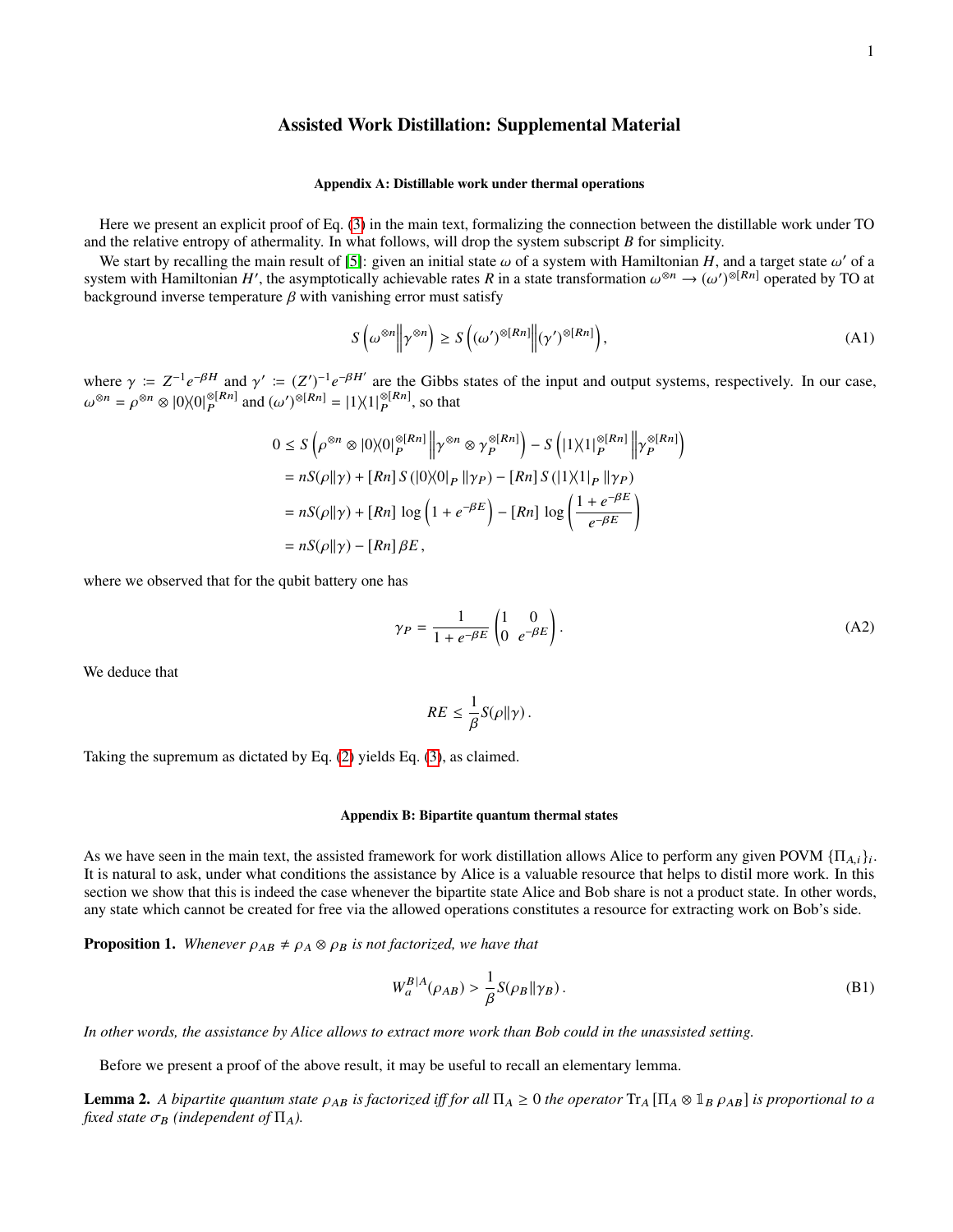Proof. Since any operator can be written as a complex linear combination of at most four positive operators, we deduce that for all operators  $N_A$  we have that  $Tr_A [N_A \otimes 1_B \rho_{AB}] = c(N) \sigma_B$ , where  $c(N)$  is a complex scalar. Choosing  $N_A = |i\rangle\langle j|_A$  for some basis  $|i\rangle_A$  of the Hilbert space on *A*, and then summing over *i*, *j*, one obtains

$$
\rho_{AB} = \sum_{i,j} |i\rangle\langle j|_A \otimes \text{Tr}_A [|i\rangle\langle j|_A \otimes \mathbb{1}_B \rho_{AB}]
$$
  
= 
$$
\sum_{i,j} |i\rangle\langle j|_A \otimes c_{ij}\sigma_B
$$
  
= 
$$
\left(\sum_{i,j} c_{ij} |i\rangle\langle j|\right)_A \otimes \sigma_B,
$$

implying that  $\rho_{AB} = \rho_A \otimes \rho_B$  is factorized.

We are now ready to prove the main result of this section.

*Proof of Proposition [1.](#page-5-0)* Upon measuring her subsystem, Alice will leave Bob in the state  $\tilde{\rho}_{B,i} \propto \text{Tr}_A \left[ \Pi_{A,i} \otimes \mathbb{1}_B \rho_{AB} \right]$  of [\(4\)](#page-1-6) with probability  $p_i = \text{Tr} \left[ \rho_A \Pi_{A,i} \right]$ . By Lemma [2,](#page-5-1) we know that if  $\rho_{AB} \neq \rho_A \otimes \rho_B$  there are two positive operators  $\Pi_{A,1}, \Pi_{A,2} \ge 0$  such that  $\tilde{\rho}_{B,1} \neq \tilde{\rho}_{B,2}$ . In to rescaling them, we can make sure that that  $\tilde{\rho}_{B,1} \neq \tilde{\rho}_{B,2}$ . Up to rescaling them, we can make sure that  $\Pi_{A,1} + \Pi_{A,2} \leq \mathbb{1}_A$ , so that there exists a valid POVM that includes both  $\Pi_{A,1}$  and  $\Pi_{A,2}$ . Invoking the strict concavity of the entropy, it is then elementary to establish that

$$
\beta W_a^{B|A}(\rho_{AB}) \ge \sum_i p_i S(\tilde{\rho}_{B,i} || \gamma_B)
$$
  
=  $-\sum_i p_i S(\tilde{\rho}_{B,i}) - \sum_i p_i \operatorname{Tr} [\tilde{\rho}_{B,i} \log \gamma_B]$   
 $\ge -S \left( \sum_i p_i \tilde{\rho}_{B,i} \right) - \operatorname{Tr} \left[ \left( \sum_i p_i \tilde{\rho}_{B,i} \right) \log \gamma_B \right]$   
=  $-S(\rho_B) - \operatorname{Tr} [\rho_B \log \gamma_B]$   
=  $S(\rho_B || \gamma_B),$ 

which concludes the proof.

### Appendix C: Work of assistance as a function of the Henderson–Vedral measure

Suppose Alice performs a general quantum operation  $\{\Pi_{A,i}\}_i$ , causing Bob to receive a state  $\tilde{\rho}_{B,i}$ , with the associated probabilities  $\Gamma_{A,i}$   $\Gamma_{A,i}$  and  $\Gamma_{B,i}$  are  $\Gamma_{B,i}$  and  $\Gamma_{B,i}$  are  $\Gamma_{B,i}$  are  $\Gamma_{B$ Tr  $\rho_A \Pi_{A,i} = p_i$ . She can use her classical communication channel to choose a measurement so that Bob's extractable work is maximized maximized,

$$
W_a^{B|A}(\rho_{AB}) = \max_{\{\Pi_{A,i}\}} \frac{1}{\beta} \sum_i p_i S\left(\tilde{\rho}_{B,i} || \gamma_B\right),\tag{C1}
$$

$$
= \max_{\{\Pi_{A,i}\}} \left( \langle E \rangle_{\tilde{\rho}_{B,i}} + \frac{1}{\beta} \left[ \ln Z_B - \sum_i p_i S(\tilde{\rho}_{B,i}) \right] \right). \tag{C2}
$$

The work of assistance can also be written in the following way,

$$
W_{a}^{B|A}(\rho_{AB}) = \max_{\{\Pi_{A,i}\}} \frac{1}{\beta} \sum_{i} p_{i} S(\tilde{\rho}_{B,i} || \gamma_{B})
$$
  
\n
$$
= \max_{\{\Pi_{A,i}\}} \frac{1}{\beta} \sum_{i} p_{i} \operatorname{Tr} [\tilde{\rho}_{B,i} (\log \tilde{\rho}_{B,i} - \log \gamma_{B})]
$$
  
\n
$$
= \max_{\{\Pi_{A,i}\}} \frac{1}{\beta} \sum_{i} p_{i} [-S(\tilde{\rho}_{B,i}) - \operatorname{Tr} \tilde{\rho}_{B,i} \log \gamma_{B}]
$$
  
\n
$$
= \max_{\{\Pi_{A,i}\}} \frac{1}{\beta} \left[ -\sum_{i} p_{i} S(\tilde{\rho}_{B,i}) - \operatorname{Tr} \rho_{B} \log \gamma_{B} \right],
$$
 (C3)

 $\mathbb{R}^n$ 

<span id="page-6-0"></span>П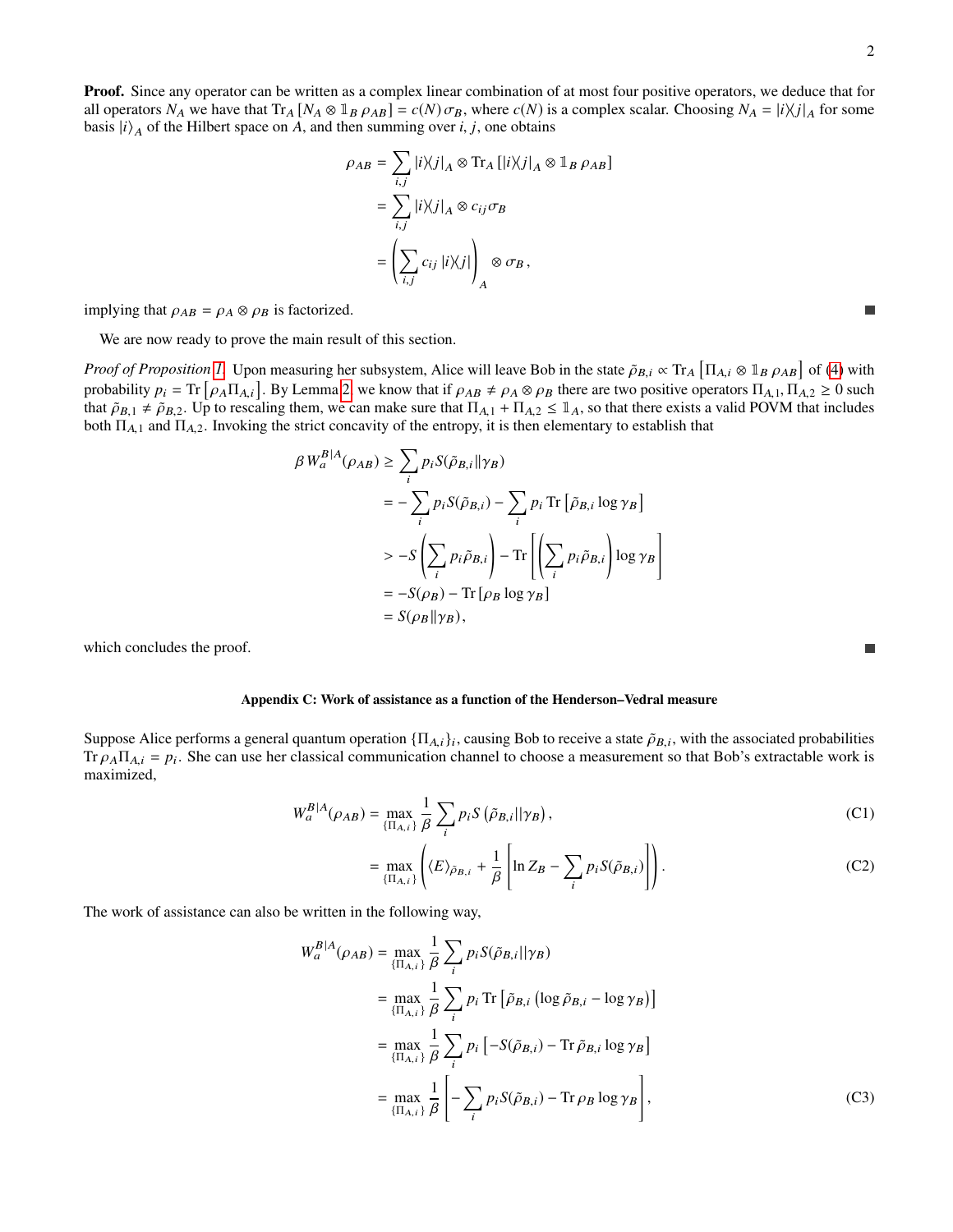as  $\sum p_i \tilde{\rho}_{B,i} = \rho_B$ . Therefore the work of assistance refers to Alice attempting to minimize the local entropy on Bob's side via her measurement measurement,

$$
W_a^{B|A}(\rho_{AB}) = -\frac{1}{\beta} \left[ \text{Tr}\,\rho_B \log \gamma_B + \min_{\{\Pi_{A,i}\}\}} \sum_i p_i S(\tilde{\rho}_{B,i}) \right]. \tag{C4}
$$

We can lower bound this value using the convexity of the quantum relative entropy

$$
W_a^{B|A}(\rho_{AB}) \ge \frac{1}{\beta} S(\rho_B || \gamma_B),\tag{C5}
$$

which is also additive. In order to further investigate the work of assistance we can employ a measure of classical correlations from [\[11\]](#page-4-13) defined as

$$
J^{\rightarrow}(\rho_{AB}) = \max_{\{\Pi_{A,i}\}_i} \left[ S(\rho_B) - \sum_i p_i S(\tilde{\rho}_{B,i}) \right],
$$
 (C6)

where, like the work of assistance [\(C3\)](#page-6-0), the maximization is taken over all the measurements  $\{\Pi_{A,i}\}\$ applied on Alice's subsystem. Substituting this into [\(5\)](#page-1-7) allows us to write the work of assistance as

$$
W_a^{B|A}(\rho_{AB}) = -\frac{1}{\beta} \operatorname{Tr} \left[ \rho_B \log \gamma_B \right] - \frac{1}{\beta} S(\rho_B) + \frac{1}{\beta} J^{-\lambda}(\rho_{AB}),
$$
  

$$
= \frac{1}{\beta} \left( S(\rho_B || \gamma_B) + J^{-\lambda}(\rho_{AB}) \right). \tag{C7}
$$

### Appendix D: The regularized work of assistance is the maximum distillable work with one-way communication

Here we argue that the regularized work of assistance  $W_{a,\infty}^{B|A}$  of Eq. [\(7\)](#page-1-2) coincides with the optimal work distillation rate when<br>In Alice  $\rightarrow$  Bob classical communication is allowed. In this case, it makes no differ only Alice  $\rightarrow$  Bob classical communication is allowed. In this case, it makes no difference whether Bob has access to all Gibbs-preserving operations or only to thermal ones. Therefore, our claim also implies that the work of collaboration  $W_c^{B|A}$  of Eq. [\(15\)](#page-2-2) coincides with  $W_{a,\infty}^{B|A}$  when the operations on Bob's side are required to be thermal, i.e.  $O = \text{TO}$ .<br>Stort by considering a rate *B* that is schiewable for a fixed state o.of *AB* in the same of Eq. (15),

Start by considering a rate *R* that is achievable for a fixed state  $\rho$  of *AB* in the sense of Eq. [\(15\)](#page-2-2), where we assume from now on that  $O = TO$ . This means that there is a sequence  $\{\Lambda_n\}_n$  of operations on A : BP obtained by concatenating arbitrary quantum instruments on Alice, classical communication Alice  $\rightarrow$  Bob, and TO on Bob's side (which includes the battery *P*), such that

$$
\Lambda_n\big(\rho_{AB}^{\otimes n} \otimes |0\rangle\langle 0|_P^{\otimes Rn}\big) = |1\rangle\langle 1|_P^{\otimes [Rn]} + \delta_n,
$$

where the above equation defines a sequence of "remainder terms"  $\{\delta_n\}_n$  that: (i) are traceless, i.e. such that Tr  $\delta_n = 0$ ; (ii) satisfy  $\epsilon_n \coloneqq ||\delta_n||_1 \to 0$  as  $n \to \infty$ . By definition of work of assistance, we can write

<span id="page-7-1"></span>
$$
\frac{1}{n}W_{a}^{B|A}(\rho_{AB}^{\otimes n}) \ge \frac{1}{n\beta}S\left(|1\rangle\langle 1|_{P}^{\otimes [Rn]} + \delta_{n} \middle\| \gamma_{P}^{\otimes n}\right)
$$
\n
$$
= -\frac{1}{n\beta}S\left(|1\rangle\langle 1|_{P}^{\otimes [Rn]} + \delta_{n}\right) - \frac{1}{n\beta}\operatorname{Tr}\left[\left(|1\rangle\langle 1|_{P}^{\otimes [Rn]} + \delta_{n}\right)\log\left(\gamma_{P}^{\otimes [Rn]}\right)\right]
$$
\n
$$
= -\frac{1}{n\beta}S\left(|1\rangle\langle 1|_{P}^{\otimes [Rn]} + \delta_{n}\right) - \frac{[Rn]}{n\beta}\log\left(\frac{e^{-\beta E}}{1 + e^{-\beta E}}\right) - \frac{1}{n\beta}\operatorname{Tr}\left[\delta_{n}\log\left(\gamma_{P}^{\otimes [Rn]}\right)\right]
$$
\n
$$
\ge -\frac{1}{n\beta}S\left(|1\rangle\langle 1|_{P}^{\otimes [Rn]} + \delta_{n}\right) + \frac{[Rn]}{n}E - \frac{1}{n\beta}\operatorname{Tr}\left[\delta_{n}\log\left(\gamma_{P}^{\otimes [Rn]}\right)\right],
$$
\n(D1)

where we remembered that the Gibbs state of the qubit battery is given by Eq. [\(A2\)](#page-5-2). Rearranging and taking the limit  $n \to \infty$ , we obtain

<span id="page-7-0"></span>
$$
RE = \lim_{n \to \infty} \frac{[Rn]}{n} E \le W_{a,\infty}^{B|A}(\rho_{AB}) + \lim_{n \to \infty} \frac{1}{n\beta} S\left( |1 \rangle \langle 1|_P^{\otimes [Rn]} + \delta_n \right) + \lim_{n \to \infty} \frac{1}{n\beta} \operatorname{Tr} \left[ \delta_n \log \left( \gamma_P^{\otimes [Rn]} \right) \right],\tag{D2}
$$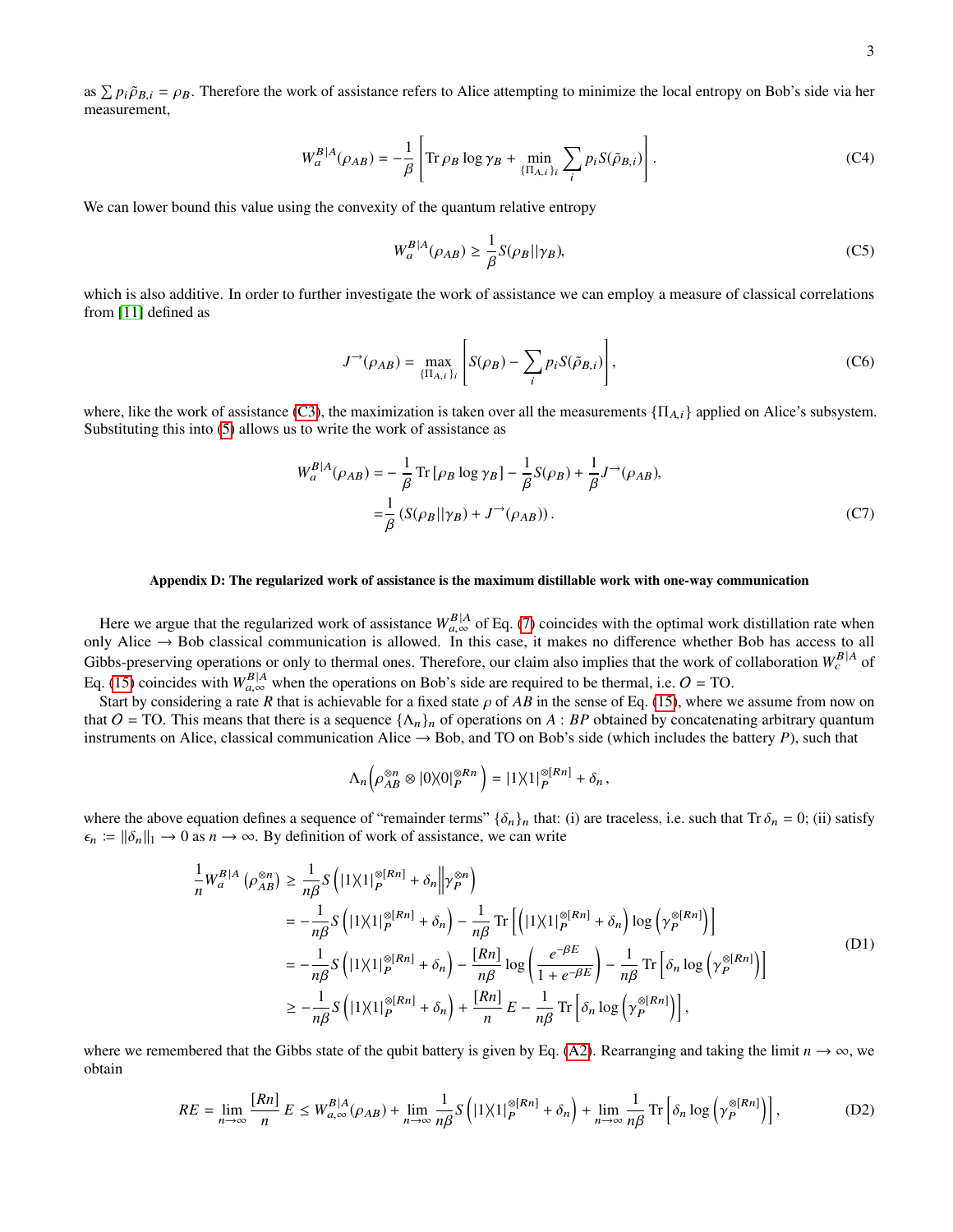provided that those limits exist. We now claim that the second and third term on the r.h.s. of Eq. [\(D2\)](#page-7-0) vanish. Indeed, by Fannes's inequality [\[46–](#page-4-40)[48\]](#page-4-41) one can write

<span id="page-8-0"></span>
$$
\frac{1}{n}S\left(|1\rangle\langle 1|_P^{\otimes [Rn]} + \delta_n\right) \le \frac{1}{n}\left(S\left(|1\rangle\langle 1|_P^{\otimes [Rn]}\right) + \frac{1}{2}\epsilon_n \log\left(2^{[Rn]}\right) + h_2\left(\epsilon_n/2\right)\right)
$$
\n
$$
= \frac{[Rn]}{2n}\epsilon_n + \frac{1}{n}h_2\left(\epsilon_n/2\right)
$$
\n
$$
\xrightarrow[n \to \infty]{} 0,
$$
\n(D3)

where in the last step we used the fact that  $\lim_{n\to\infty} \epsilon_n = 0$ . As for the third term on the r.h.s. of Eq. [\(D2\)](#page-7-0), we observe that

$$
\log\left(\gamma_P^{\otimes [Rn]}\right) = (\log \gamma_P) \otimes \mathbb{1} \otimes \ldots \otimes \mathbb{1} + \mathbb{1} \otimes (\log \gamma_P) \otimes \ldots \otimes \mathbb{1} + \ldots + \mathbb{1} \otimes \ldots \otimes \mathbb{1} \otimes (\log \gamma_P),
$$

from which one deduces immediately that

$$
\left\| \log \left( \gamma_P^{\otimes [Rn]} \right) \right\|_{\infty} = [Rn] \left\| \log \gamma_P \right\|_{\infty} .
$$

Applying Hölder's inequality, we then obtain

<span id="page-8-1"></span>
$$
\frac{1}{n}\operatorname{Tr}\left[\delta_n \log\left(\gamma_P^{\otimes [Rn]}\right)\right] \le \frac{1}{n} \|\delta_n\|_1 \left\| \log\left(\gamma_P^{\otimes [Rn]}\right)\right\|_{\infty} \n= \frac{[Rn]}{n} \epsilon_n ||\log \gamma_P||_{\infty} \n\longrightarrow 0,
$$
\n(D4)

where the last step is made possible by the fact that  $\|\log \gamma_P\|_{\infty}$  is a constant independent of *n*.

We have thus established that the r.h.s. of Eq. [\(D2\)](#page-7-0) coincides with the regularized work of assistance  $W_{a,\infty}$ , which then upper bounds any achievable rate in the expression for the work of collaboration corresponding to the setting where Bob can only access TO. This concludes the proof.

### Appendix E: Work of assistance for isotropic states

We now continue with an explicit example of how the work of assistance can be computed by considering the following non-trivial family of bipartite states. The isotropic states [\[43\]](#page-4-38) on a  $d \times d$  system appear as

$$
\rho_{AB}(\lambda) := \lambda \Phi_d + \frac{(1-\lambda)}{d^2} \mathbb{1}_{AB},\tag{E1}
$$

where  $\Phi_d = |\Phi_d\rangle \langle \Phi_d|$  is the maximally entangled state  $|\Phi_d\rangle := \frac{1}{\sqrt{d}} \sum_{i=1}^d |ii\rangle$ . The isotropic state is a legitimate state ( $\rho_{AB}(\lambda) \ge 0$ ) for  $-\frac{1}{d^2-1}$  ≤  $\lambda$  ≤ 1 and entangled for  $\lambda > \frac{1}{d+1}$ . The choice of an isotropic state allows us to quantify the role of entanglement in the work of assistance through the constant  $\lambda$ the work of assistance through the constant  $\lambda$ .

In this section we will attempt to determine the ensemble  $\{p_i, \tilde{\rho}_{B,i}\}$  of *d*-dimensional states obtained when Alice mea-<br>sures her subsystem of an isotropic state  $Q_{AB}(\lambda)$  where  $\lambda$  is a priori fixed. We will then sures her subsystem of an isotropic state  $\rho_{AB}(\lambda)$  where  $\lambda$  is a priori fixed. We will then attempt to determine the form of this ensemble that maximizes the distillable work on Bob's subsystem.

Consider a POVM  $\{\Pi_{A,i}\}\$  such that  $p_i = \text{Tr}_{AB}[(\Pi_{A,i} \otimes \mathbb{1})\rho_{AB}(\lambda)]$  and  $p_i \tilde{\rho}_i = \text{Tr}_A[(\Pi_{A,i} \otimes \mathbb{1})\rho_{AB}(\lambda)]$ . The average of this ensemble can be calculated as

$$
\sum_{i} p_{i} \tilde{\rho}_{i} = \text{Tr}_{A} \left[ \left( \sum_{i} \Pi_{A,i} \otimes \mathbb{1}_{B} \right) \rho_{AB}(\lambda) \right],
$$
  
\n
$$
= \text{Tr}_{A} \left[ \rho_{AB}(\lambda) \right],
$$
  
\n
$$
= \rho_{B}(\lambda),
$$
  
\n
$$
= \frac{\mathbb{1}_{B}}{d} \quad \forall \quad \lambda.
$$
 (E2)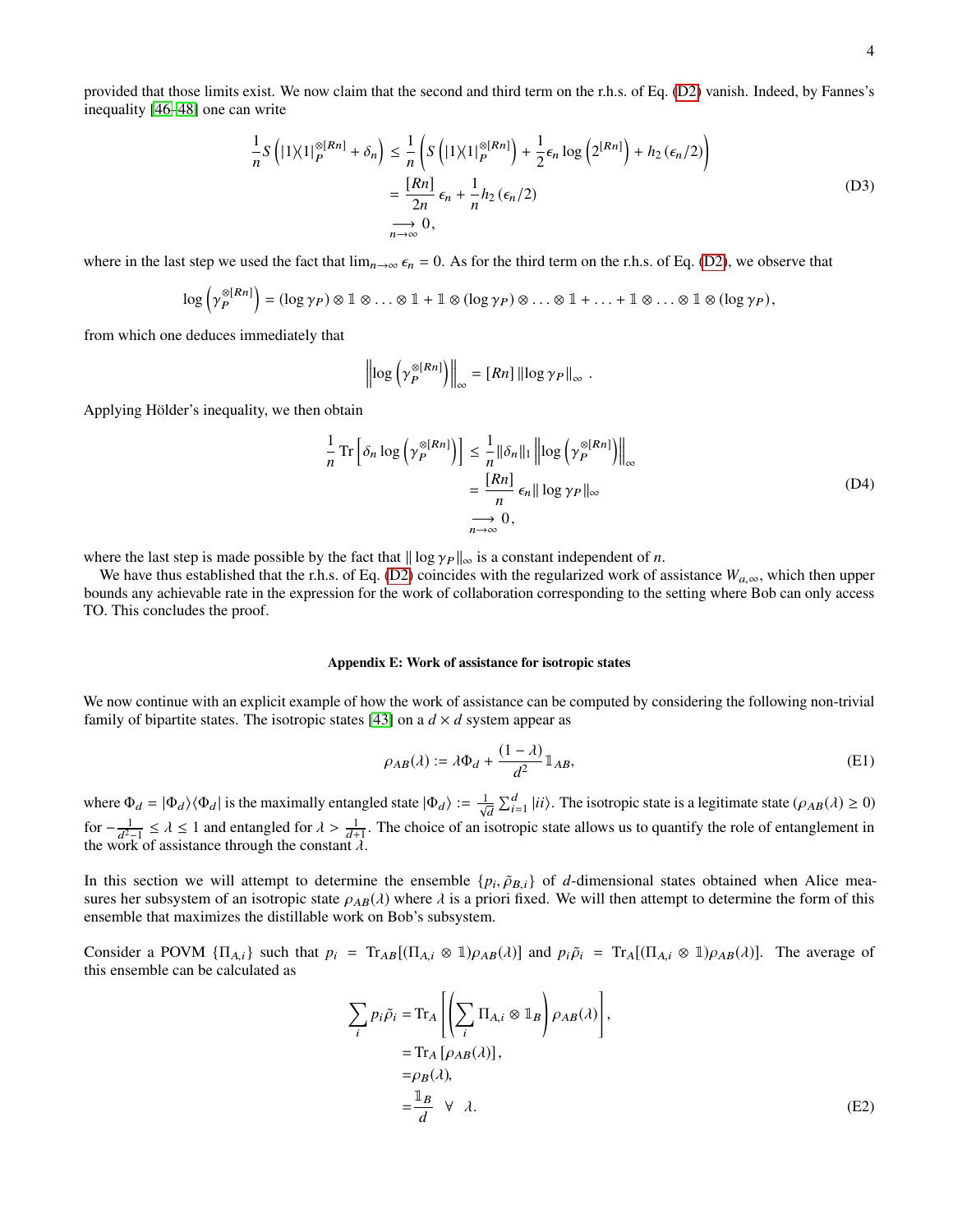The states in the ensemble appear as,

$$
\tilde{\rho}_{i} = \frac{1}{p_{i}} \operatorname{Tr}_{A} \left[ \left( \Pi_{A,i} \otimes \mathbb{1}_{B} \right) \left( \lambda \Phi_{d} + \frac{(1-\lambda)}{d^{2}} \mathbb{1}_{AB} \right) \right],
$$
\n
$$
= \frac{1}{p_{i}} \left\{ \lambda \operatorname{Tr}_{A} \left[ \left( \sqrt{\Pi_{A,i}} \otimes \mathbb{1}_{B} \right) | \Phi_{d} \rangle \langle \Phi_{d} | \left( \sqrt{\Pi_{A,i}} \otimes \mathbb{1}_{B} \right) \right] + \frac{1-\lambda}{d^{2}} \operatorname{Tr}_{A} \left[ \left( \Pi_{A,i} \otimes \mathbb{1}_{B} \right) \mathbb{1}_{AB} \right] \right\},
$$
\n(E3)

Using the identity  $M \otimes \mathbb{1}|\Psi\rangle = \mathbb{1} \otimes M^{\dagger}|\Psi\rangle$ , we have

$$
\tilde{\rho}_{i} = \frac{1}{p_{i}} \left\{ \lambda \operatorname{Tr}_{A} \left[ \left( \mathbb{1}_{A} \otimes \sqrt{(\Pi_{B,i})^{T}} \right) | \Phi_{d} \rangle \langle \Phi_{d} | \left( \mathbb{1}_{A} \otimes \sqrt{(\Pi_{B,i})^{T}} \right) \right] + \frac{1 - \lambda}{d^{2}} \operatorname{Tr} [\Pi_{i}] \mathbb{1}_{B} \right\},
$$
\n
$$
= \frac{1}{p_{i}} \left\{ \lambda \sqrt{(\Pi_{B,i})^{T}} \frac{\mathbb{1}_{B}}{d} \sqrt{(\Pi_{B,i})^{T}} + \frac{1 - \lambda}{d^{2}} \operatorname{Tr}[\Pi_{i}] \mathbb{1}_{B} \right\},
$$
\n
$$
= \frac{1}{p_{i}} \left\{ \frac{\lambda}{d} (\Pi_{B,i})^{T} + \frac{1 - \lambda}{d^{2}} \operatorname{Tr}[\Pi_{i}] \mathbb{1}_{B} \right\}.
$$
\n(E4)

By imposing Tr  $\tilde{\rho}_i = 1$ , this yields,

$$
1 = \text{Tr } \tilde{\rho}_i,
$$
  
\n
$$
= \frac{1}{p_i} \left\{ \frac{\lambda}{d} \text{Tr } \Pi_i + \frac{1 - \lambda}{d} \text{Tr } \Pi_i \right\},
$$
  
\n
$$
= \frac{1}{p_i} \frac{\text{Tr } \Pi_i}{d}.
$$
 (E5)

Therefore,

<span id="page-9-2"></span><span id="page-9-1"></span><span id="page-9-0"></span>
$$
p_i = \frac{\text{Tr}\,\Pi_i}{d} \tag{E6}
$$

and hence,

$$
\tilde{\rho}_i = \lambda \frac{(\Pi_{B,i})^T}{\text{Tr}\,\Pi_i} + \frac{1-\lambda}{d} \mathbb{1}_B. \tag{E7}
$$

Depending on whether our fixed variable  $\lambda$  is positive or negative, as  $\Pi_{B,i} \geq 0$  we can write the following,

$$
\tilde{\rho}_i \begin{cases}\n\geq \frac{1-\lambda}{d} \mathbb{1}_B \text{ for } \lambda \geq 0 \\
\lt \frac{1-\lambda}{d} \mathbb{1}_B \text{ for } \lambda < 0\n\end{cases} \tag{E8}
$$

Which means we can write the ensembles states as

$$
\tilde{\rho}_i = \frac{1 - \lambda}{d} \mathbb{1} \pm \delta_i, \quad \delta_i \ge 0 \quad \forall i.
$$
 (E9)

From this ensemble we will attempt to find a POVM on *A* that generates it. We start from the fact that the average of this ensemble is the maximally mixed state,

$$
\frac{1}{d} = \sum_{i} p_i \tilde{\rho}_i,
$$
\n
$$
= \sum_{i} p_i \left( \frac{1 - \lambda}{d} \mathbb{1} \pm \delta_i \right),
$$
\n
$$
= \frac{1 - \lambda}{d} \mathbb{1} \pm \sum_{i} p_i \delta_i.
$$
\n(E10)

From this we can construct our set of POVM operators

$$
\pm \sum_{i} p_{i} \delta_{i} = \lambda \frac{1}{d},
$$
  

$$
\implies \pm \sum_{i} \frac{d}{\lambda} p_{i} \delta_{i} = 1,
$$
 (E11)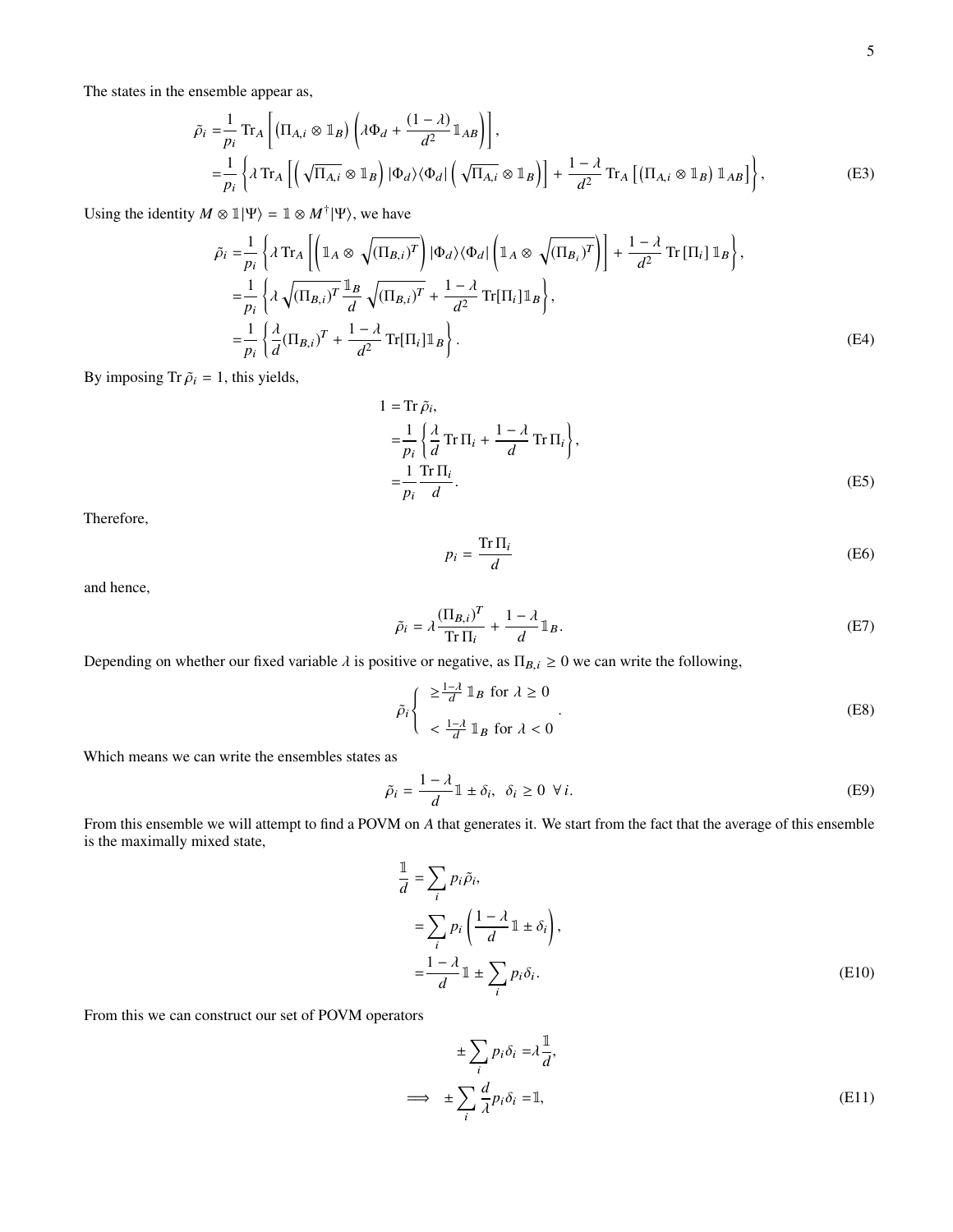implying that the above operators form a valid POVM if they have the form  $\Pi_i := \pm \frac{d}{\lambda} p_i \delta_i$ .

This POVM can be checked with our current ensemble,

$$
\left\{ p_i = \frac{\text{Tr}\,\Pi_i}{d}, \ \ \tilde{\rho}_i = \lambda \frac{(\Pi_i)^T}{\text{Tr}\,\Pi_i} + \frac{1-\lambda}{d} \mathbb{1} \right\}_i, \tag{E12}
$$

in our case,

$$
p_i = \frac{\text{Tr } \Pi_i}{d} = \pm \frac{1}{d} \text{Tr } \frac{d}{\lambda} p_i \delta_i = \pm p_i \frac{\text{Tr } \delta_i}{\lambda},
$$
  
\n
$$
= p_i \frac{\text{Tr } [\tilde{\rho}_i - \frac{1-\lambda}{d} \mathbb{I}]}{\lambda} = p_i \frac{1 - (1-\lambda)}{\lambda},
$$
  
\n
$$
= p_i,
$$
 (E13)

and

$$
\tilde{\rho}_{i} = \lambda \frac{(\Pi_{i})^{T}}{\text{Tr} \Pi_{i}} + \frac{1 - \lambda}{d} \mathbb{1} = \lambda \frac{\pm \frac{d}{\lambda} p_{i} \delta_{i}}{\pm \frac{d}{\lambda} p_{i} \text{Tr} \delta_{i}} + \frac{1 - \lambda}{d} \mathbb{1},
$$
\n
$$
= \lambda \frac{\pm \delta_{i}}{\pm \text{Tr} \delta_{i}} + \frac{1 - \lambda}{d} \mathbb{1} = \lambda \frac{\tilde{\rho}_{i} - \frac{1 - \lambda}{d} \mathbb{1}}{\lambda} + \frac{1 - \lambda}{d} \mathbb{1},
$$
\n
$$
= \tilde{\rho}_{i} - \frac{1 - \lambda}{d} \mathbb{1} + \frac{1 - \lambda}{d} \mathbb{1},
$$
\n
$$
= \tilde{\rho}_{i}.
$$
\n(E14)

confirming our choice of POVM.

In order to use this conceived ensemble in the work of assistance [\(5\)](#page-1-7) it must minimize the entropy. In order for a mixed state to minimize its entropy it must concentrate its spectrum on a single eigenvalue, making it as pure as possible. The conditions on these states [\(E7\)](#page-9-0) and probabilities [\(E6\)](#page-9-1) are that their average is the maximally mixed state and that equation [\(E8\)](#page-9-2) is satisfied for positive or negative fixed values of  $\lambda$ .

An ensemble for which all the above holds is the following,

$$
\left\{ p_i = \frac{1}{d}, \ \tilde{p}_i = \frac{1 - \lambda}{d} \mathbb{1} + \lambda |i\rangle\langle i| \ \forall i \right\}_i.
$$
 (E15)

 $^{\prime}$ 

which, using  $\lambda + \frac{1-\lambda}{d} = 1 - (d-1)\frac{1-\lambda}{d}$ , allows us to write down the work of assistance for this family of states,

$$
W_a^{B|A}(\rho_{AB}(\lambda)) = -\frac{1}{\beta} \left[ \text{Tr} \frac{1}{d} \log \gamma_B + H \left( \frac{\frac{d-1}{d-1}}{d}, \dots, \frac{1-\lambda}{d}, 1 - (d-1) \frac{1-\lambda}{d} \right) \right], \tag{E16}
$$

where  $H(p_1, ..., p_d) = -\sum_i p_i \log p_i$  is the Shannon entropy.<br>It is known [441 [45, p. 448] that the Henderson-Vedral m

It is known [\[44\]](#page-4-42) [\[45,](#page-4-43) p. 448] that the Henderson-Vedral measure  $J^{\rightarrow}$  and hence the work of assistance [\(6\)](#page-1-1) is additive over the family of isotropic states.

# Appendix F: Monotonicity and rewriting of  $W_r^{B|A}(\rho_{AB})$

We start with the following definition,

$$
W_r^{B|A}(\rho_{AB}) = \frac{1}{\beta} \min_{\Gamma_{AB} \in QT} S(\rho_{AB} || \Gamma_{AB}),
$$
\n(F1)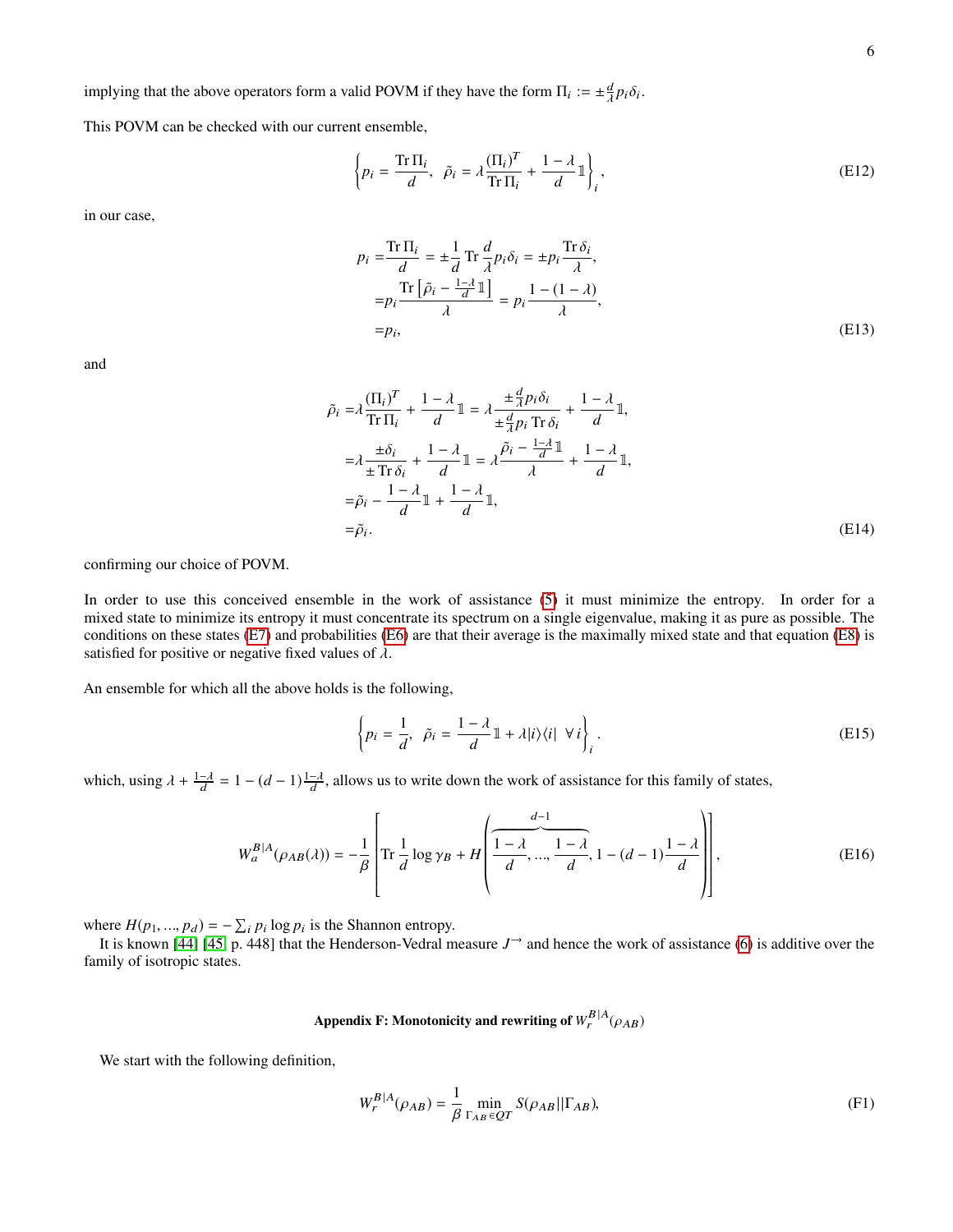where the minimization is taken over the set *QT*.

As the thermal state  $\gamma_B$  appearing within the QT state  $\Gamma_{AB} = \sigma_A \otimes \gamma_B$  is fixed, the minimization should be taken over Alice's state  $\sigma_A$ ,

$$
W_r^{B|A}(\rho_{AB}) = \frac{1}{\beta} \min_{\sigma_A} S(\rho_{AB} || \sigma_A \otimes \gamma_B)
$$
  
= 
$$
\frac{1}{\beta} \min_{\sigma_A} \{-\text{Tr}\,\rho_{AB}(\log \sigma_A + \log \gamma_B) - S(\rho_{AB})\}
$$
  
= 
$$
\frac{1}{\beta} \left( -\left( \max_{\sigma_A} \text{Tr}\,\rho_A \log \sigma_A \right) - \text{Tr}\,\rho_B \log \gamma_B - S(\rho_{AB}) \right).
$$
 (F2)

Now using the following,  $S(\rho_A) = -\max_{\sigma_A} \text{Tr} \rho_A \log \sigma_A$ , as  $\min_{\sigma_A} S(\rho_A || \sigma_A) = 0$ , in [\(F2\)](#page-11-0), we get

<span id="page-11-0"></span>
$$
W_r^{B|A}(\rho_{AB}) = \frac{1}{\beta} \left( -S(\rho_{AB}) + S(\rho_A) - \text{Tr}\,\rho_B \log \gamma_B \right)
$$
  

$$
= \frac{1}{\beta} S(\rho_{AB}||\rho_A \otimes \gamma_B). \tag{F3}
$$

If we take the bipartite quantum state  $\Lambda(\rho_{AB}) = \tilde{\rho}_{A'B}$  where  $\Lambda$  are the set of allowed operations, we can write,

$$
W_r^{B|A}(\tilde{\rho}_{A'B}) = \frac{1}{\beta} \inf_{\tilde{\sigma}_{A'}} S(\tilde{\rho}_{A'B} || \tilde{\sigma}_{A'} \otimes \gamma_B)
$$
  
\n
$$
\leq \frac{1}{\beta} S(\tilde{\rho}_{A'B} || \rho_A \otimes \gamma_B)
$$
  
\n
$$
\leq \frac{1}{\beta} S(\rho_{AB} || \rho_A \otimes \gamma_B)
$$
  
\n
$$
= W_r^{B|A}(\rho_{AB}), \qquad (F4)
$$

where  $\Lambda(\rho_A \otimes \gamma_B) = \tilde{\sigma}_{A'} \otimes \gamma_B$ , demonstrating the monotonicity of  $W_r^{B|A}(\rho_{AB})$  under the set of allowed operations. Also due to the additivity property of relative entropy,  $W_r^{B|A}(\rho_{AB})$  is also additive.

We also note that  $W_r^{B|A}(\rho_{AB})$  can be expressed in relation to the quantum mutual information,

$$
W_r^{B|A}(\rho_{AB}) = \frac{1}{\beta} \left( -\operatorname{Tr} \rho_{AB} \log(\rho_A \otimes \gamma_B) - S(\rho_{AB}) \right)
$$
  
\n
$$
= \frac{1}{\beta} \left( -\operatorname{Tr} \rho^A \log(\rho_A) - \operatorname{Tr} \rho_B \log(\gamma_B) - S(\rho_{AB}) \right)
$$
  
\n
$$
= \frac{1}{\beta} \left( S(\rho^A || \rho_A) + S(\rho_B || \gamma_B) + I(\rho_{AB}) \right),
$$
  
\n
$$
= \frac{1}{\beta} \left( S(\rho_B || \gamma_B) + I(\rho_{AB}) \right).
$$
 (F5)

which is a measure of the shared total correlations between the two parties.

## Appendix G: Upper bound on the work of collaboration

In this section we will prove that the work of collaboration is upper bounded by  $W_r^{B|A}(\rho_{AB})$ ,

$$
W_r^{B|A}(\rho_{AB}) \ge W_c^{B|A}(\rho_{AB}).\tag{G1}
$$

This proof will follow analogously to [\[25,](#page-4-26) [49\]](#page-4-44). Let *R* be an achievable rate for Eq. [\(15\)](#page-2-2), so that there exists a sequence of protocols  $\Lambda_n \in O_c^{B|A}$  with the property that  $\Lambda_n$   $\Big(\frac{1}{2}I\Big)^{B}$ ρ ⊗n ⊗ |0 $\chi$ 0| $_P^{\otimes[Rn]}$  $\binom{\otimes [R_n]}{P} = |1\rangle\langle 1|\frac{\otimes [R_n]}{P}$  $\sum_{P}^{\otimes [Kn]} + \delta_n$ , where  $\lim_{n \to \infty} ||\delta_n||_1 = 0$ . Using the monotonicity